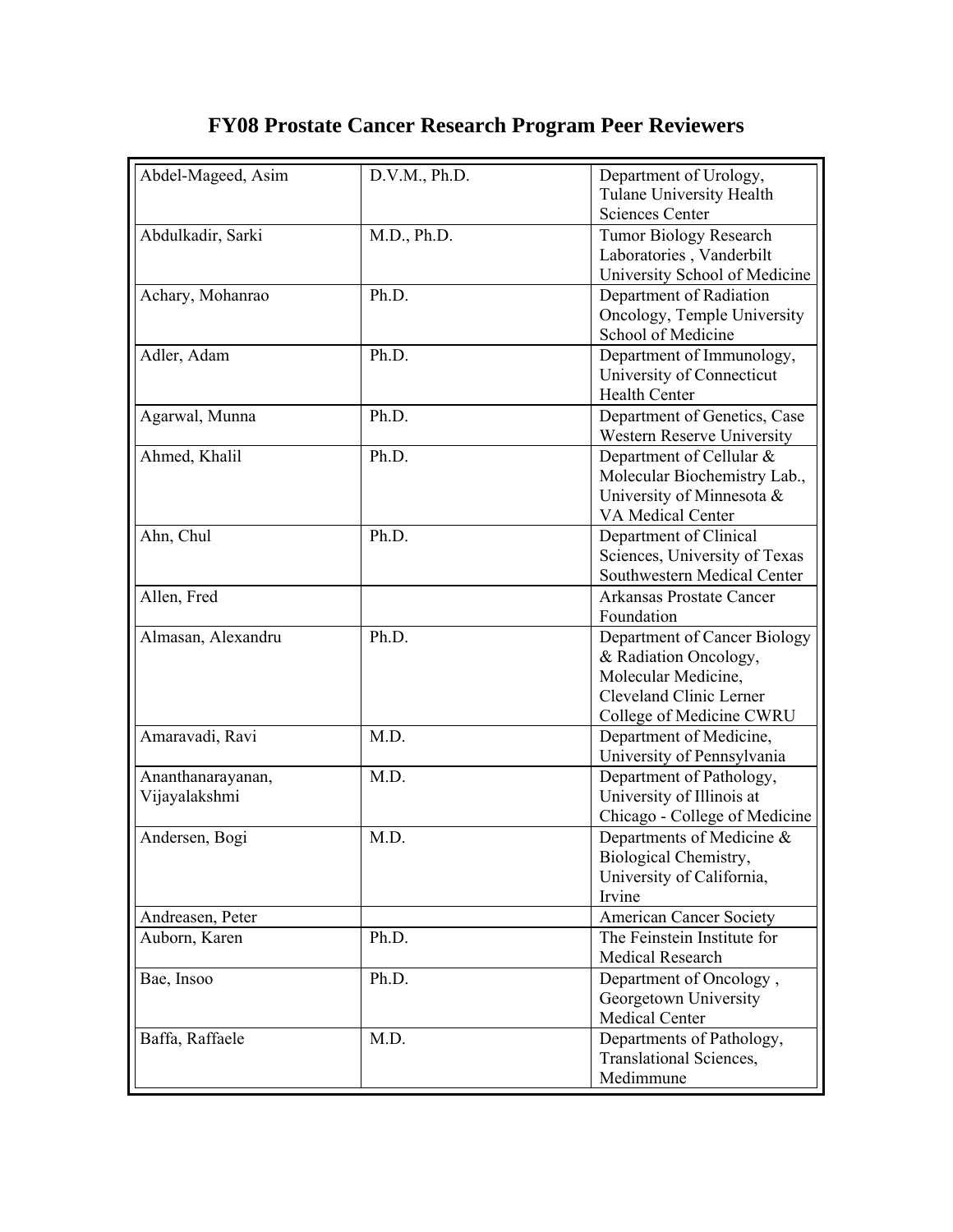| Bahnson, Robert          | M.D.           | Department of Urology, Ohio                               |
|--------------------------|----------------|-----------------------------------------------------------|
|                          |                | State University College of                               |
|                          |                | Medicine                                                  |
| Bailey, James            |                | <b>American Cancer Society</b>                            |
| Balaji, K. C.            | M.D.           | Department of Surgery,<br>University of Massachusetts     |
| Banerjee, Debabrata      | Ph.D.          | Department of Medicine &                                  |
|                          |                | Pharmacology, UMDNJ,                                      |
|                          |                | Cancer Institute of NJ,                                   |
|                          |                | <b>RWJMS</b>                                              |
| Banerjee, Partha         | Ph.D.          | Department of Biochemistry,                               |
|                          |                | Molecular & Cellular Biology,                             |
|                          |                | Georgetown University                                     |
|                          |                | <b>Medical Center</b>                                     |
| Banks, Howard            |                | <b>Prostate Cancer Support</b>                            |
|                          |                | Assoc. of N.M.                                            |
| Barlow, Isadore          |                | <b>American Cancer Society</b>                            |
| Barton, Beverly          | Ph.D.          | Division of Urology and                                   |
|                          |                | Surgery, UMDNJ-NJMS                                       |
| Barton, James            |                | <b>Prostate Cancer Network</b>                            |
|                          |                | Group, US TOO! Cancer                                     |
|                          |                | Education & Support Group                                 |
| Baxter, Thomas           |                | WRAMC US TOO. Inc.                                        |
| Beck, William            | Ph.D.          | Department of                                             |
|                          |                | Biopharmaceutical Sciences,                               |
|                          |                | University of Illinois at                                 |
| Beer, Tomasz             | M.D.           | Chicago College of Pharmacy<br>Division of Hematology and |
|                          |                | Medical Oncology, Oregon                                  |
|                          |                | Health & Science University                               |
| Benny, Paul              | Ph.D.          | Department of Chemistry,                                  |
|                          |                | <b>Washington State University</b>                        |
| Bergstrom, Donald        | Ph.D.          | Department of Medicinal                                   |
|                          |                | Chemistry and Molecular                                   |
|                          |                | Pharmacology, Purdue                                      |
|                          |                | University                                                |
| Berman, David            | M.D., Ph.D.    | Department of Pathology,                                  |
|                          |                | Johns Hopkins University                                  |
|                          |                | School of Medicine                                        |
| Bhat, Manjunatha (Manju) | M.V.Sc., Ph.D. | Department of Life Sciences                               |
|                          |                | & Project Strengthen,                                     |
|                          |                | Winston-Salem State                                       |
|                          |                | University                                                |
| Bhowmick, Neil           | Ph.D.          | Department of Urologic                                    |
|                          |                | Surgery, Vanderbilt University                            |
| Bieberich, Charles       | Ph.D.          | Department of Biological                                  |
|                          |                | Sciences, University of                                   |
|                          |                | Maryland Baltimore County                                 |
| Bielawski, Gregory       |                | US TOO                                                    |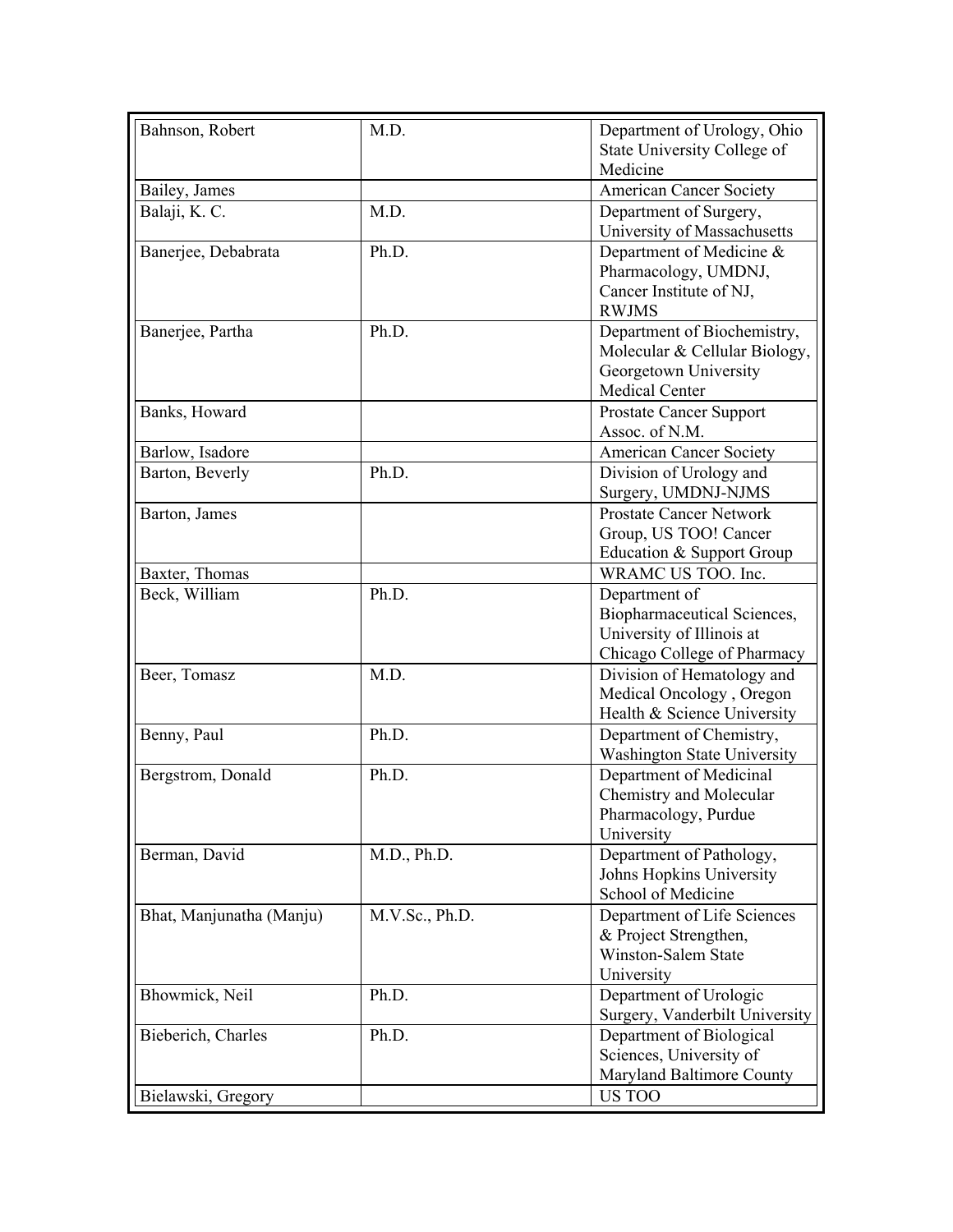| Birge, Raymond        | Ph.D.       | Department of Biochemistry      |
|-----------------------|-------------|---------------------------------|
|                       |             | & Molecular Biology,            |
|                       |             | <b>UMDNJ-New Jersey Medical</b> |
|                       |             | School                          |
| Bismar, Tarek         | M.D.        | Department of Pathology and     |
|                       |             | Laboratory Medicine,            |
|                       |             | University of Calgary-Faculty   |
|                       |             | of Medicine                     |
| Blagg, Brian          | Ph.D.       | Department of Medicinal         |
|                       |             | Chemistry, University of        |
|                       |             | Kansas                          |
| Blank, Thomas         |             | Hartford Hospital Prostate      |
|                       |             | <b>Cancer Support Group</b>     |
| Blasini, Raul         |             | <b>Arkansas Prostate Cancer</b> |
|                       |             | Foundation                      |
| Booher, Brian         |             | Anne's Place, the Home of       |
|                       |             | I Can                           |
| Bourguignon, Lilly Y. | Ph.D.       | Department of Medicine,         |
|                       |             | University of California at San |
|                       |             | Francisco                       |
| Bova, G. Steven       | M.D.        | Department of Pathology,        |
|                       |             | Johns Hopkins Hospital          |
| Bright, William       |             | <b>US TOO Prostate Cancer</b>   |
|                       |             | <b>Support Group</b>            |
| Brown, Terry          | Ph.D.       | Department of Biochemistry      |
|                       |             | & Molecular Biology, Johns      |
|                       |             | Hopkins University              |
| Buatti, John          | M.D.        | Department of Radiation         |
|                       |             | Oncology, University of Iowa    |
|                       |             | Hospital and Clinics            |
| Burke, Armand         |             | Olean Area Man-to-Man           |
|                       |             | Prostate Cancer Ed.             |
| Burkholder, John      |             | <b>US TOO Prostate Cancer</b>   |
|                       |             | Education & Suppo               |
| Bushman, Wade         | M.D., Ph.D. | Department of Urology,          |
|                       |             | University of Wisconsin         |
|                       |             | Hospital                        |
| Butterfield, Lisa     |             | Department of Medicine and      |
|                       | Ph.D.       |                                 |
|                       |             | Surgery, University of          |
|                       |             | Pittsburgh                      |
| Buttyan, Ralph        | Ph.D.       | Molecular Oncology              |
|                       |             | Laboratory, Ordway Research     |
|                       |             | Institute                       |
| Carraway, Robert      | Ph.D        | Department of Physiology,       |
|                       |             | University of Massachusetts     |
|                       |             | Medical School                  |
| Casey, Timothy        |             | Longwood Medical Area           |
|                       |             | <b>Prostate Cancer Support</b>  |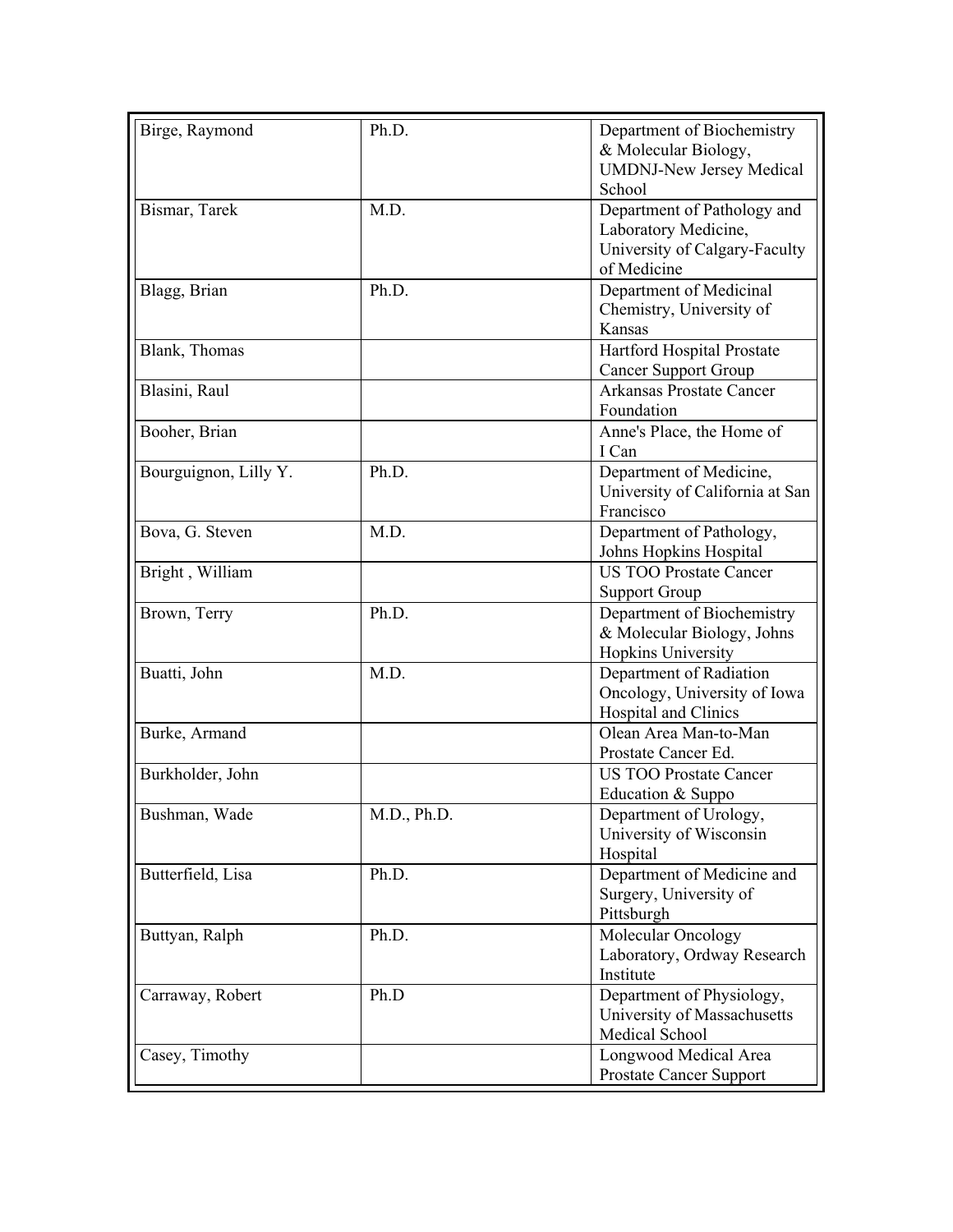| Casiano, Carlos    | Ph.D.               | Center for Health Disparities                |
|--------------------|---------------------|----------------------------------------------|
|                    |                     | and Molecular Medicine,                      |
|                    |                     | Loma Linda University School                 |
|                    |                     | of Medicine                                  |
| Cerhan, James      | M.D., Ph.D.         | Department of Health                         |
|                    |                     | Sciences Research, Mayo                      |
|                    |                     | Clinic, Rochester                            |
| Chadee, Deborah    | Ph.D.               | Department of Biological                     |
|                    |                     | Sciences, University of Toledo               |
| Chai, Karl         | Ph.D.               | Department of Molecular                      |
|                    |                     | Biology & Microbiology,                      |
|                    |                     | University of Central Florida                |
| Chakrabarti, Ratna | Ph.D.               | Department of Molecular                      |
|                    |                     | Biology & Microbiology,                      |
|                    |                     | University of Central Florida                |
| Chakravarti, Arnab | M.D.                | Department of Radiation                      |
|                    |                     | Oncology, Massachusetts                      |
|                    |                     | General Hospital - Harvard<br>Medical School |
| Chang, Chawnshang  | Ph.D.               | Department of Pathology,                     |
|                    |                     | University of Rochester                      |
|                    |                     | Medical Center                               |
| Chatta, Gurkamal   | M.D.                | Deaprtment of Medicine,                      |
|                    |                     | Division of                                  |
|                    |                     | Hematology/Oncology,                         |
|                    |                     | University of Pittsburgh                     |
|                    |                     | Medical Center                               |
| Chavez, Noel       | Ph.D., R.D., L.D.N. | Division of Community                        |
|                    |                     | Health Sciences, University of               |
|                    |                     | Illinois at Chicago School of                |
|                    |                     | Public Health                                |
| Chen, Xinbin       | Ph.D.               | Department of Surgical and                   |
|                    |                     | Radiological Sciences,                       |
|                    |                     | University of California at                  |
|                    |                     | Davis                                        |
| Cheng, Liang       | M.D.                | Department of Pathology and                  |
|                    |                     | Urology, Indiana University                  |
| Chia, David        | Ph.D.               | Department of Pathology and                  |
|                    |                     | Laboratory Medicine,                         |
|                    |                     | University of California at Los<br>Angeles   |
|                    | M.D., Ph.D.         | Department of Surgery,                       |
| Chinn, Y. Eugene   |                     | Brown University School of                   |
|                    |                     | Medicine                                     |
| Chinni, Sreenivasa | Ph.D.               | Departments of Urology and                   |
|                    |                     | Pathology, Wayne State                       |
|                    |                     | University                                   |
|                    |                     |                                              |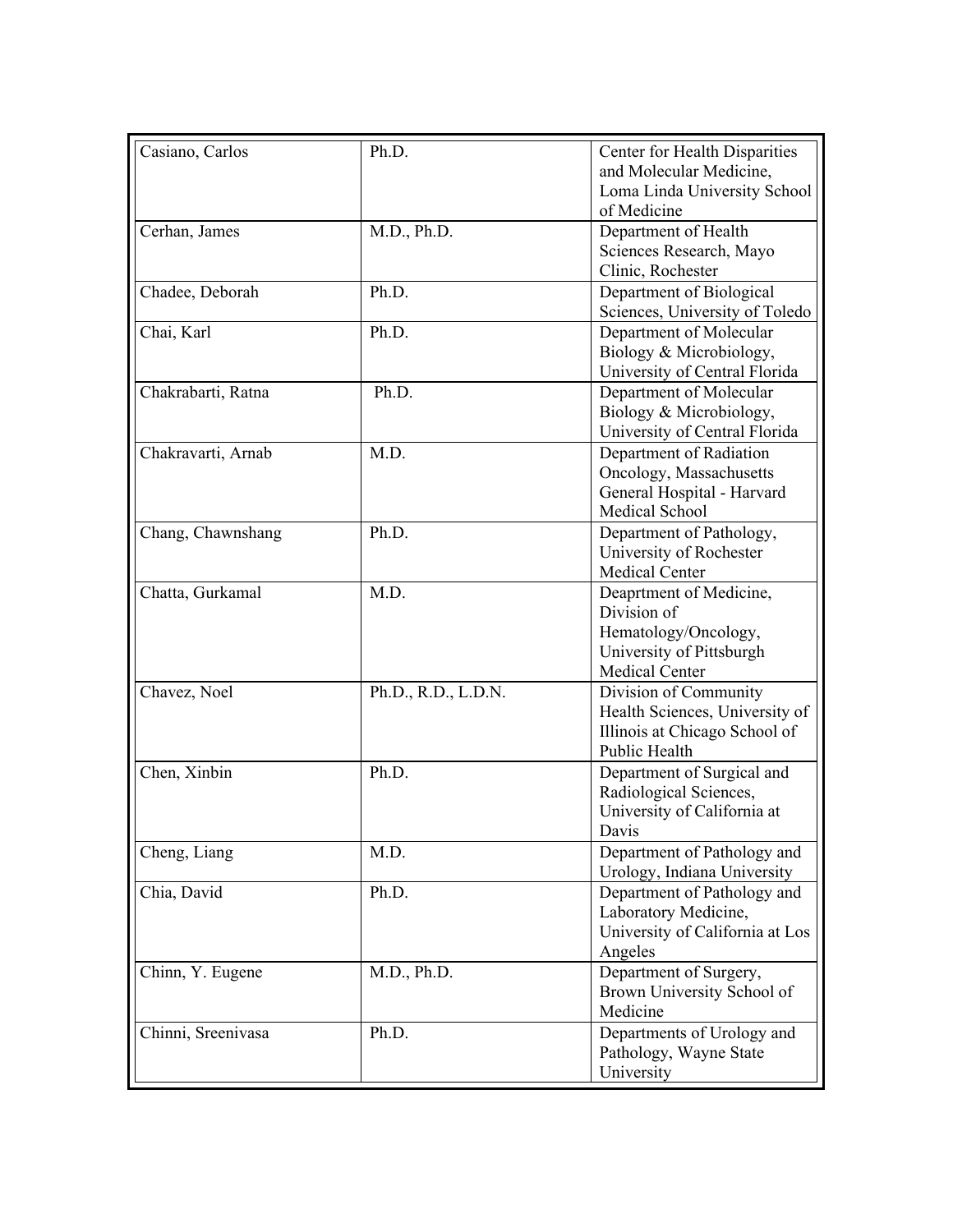| Cho-Fertikh, Elizabeth | Ph.D.       | <b>Scientific Review</b>         |
|------------------------|-------------|----------------------------------|
|                        |             | Administrator                    |
| Christensen, Ken       |             | Vince Lombardi Cancer            |
|                        |             | Clinic, UsToo Support            |
| Chuang, Tsung-Hsien    | Ph.D.       | Department of Immunology         |
|                        |             | and Microbial Science, The       |
|                        |             | Scripps Research Institute       |
| Chung, Fung-Lung       | Ph.D.       | Department of Oncology $&$       |
|                        |             | Lombardi Comprehensive           |
|                        |             | Cancer Center, Georgetown        |
|                        |             | <b>University Medical Center</b> |
| Clinton, Steven        | M.D., Ph.D. | Department of Hematology &       |
|                        |             | Oncology, Ohio State             |
|                        |             | <b>University Medical Center</b> |
| Conklin, Douglas       | Ph.D.       | Department of Biomedical         |
|                        |             | Sciences, University at          |
|                        |             | Albany, SUNY                     |
| Conrads, Thomas        | Ph.D.       | Department of Pharmacology,      |
|                        |             | University of Pittsburgh         |
| Cooper, Carlton        | Ph.D.       | Department of Biological         |
|                        |             | Sciences, University of          |
|                        |             | Delaware                         |
| Copeland, Robert       | Ph.D        | Department of Pharmacology,      |
|                        |             | Howard University                |
| Corey, Eva             | Ph.D.       | Department of Urology,           |
|                        |             | University of Washington         |
| Corey, Michael         | Ph.D.       | <b>Scientific Review</b>         |
|                        |             | Administrator                    |
| Creighton, Chad        | Ph.D.       | Dan L. Duncan Cancer Center,     |
|                        |             | Baylor College of Medicine       |
| Cryderman, Dale        |             | <b>American Cancer Society</b>   |
| Cui, Zheng             | M.D., Ph.D. | Department of Pathology,         |
|                        |             | Wake Forest University           |
|                        |             | School of Medicine               |
| Cunningham, Joan       | Ph.D.       | Department Biostatistics,        |
|                        |             | Bioinformatics and               |
|                        |             | Epidemiology, Medical            |
|                        |             | University of South Carolina     |
| Dahiya, Rajvir         | Ph.D.       | Department of Urology,           |
|                        |             | University of California, San    |
|                        |             | Francisco                        |
| Damodaran, Chendil     | Ph.D.       | Department of Clinical           |
|                        |             | Sciences, Division of Clinical   |
|                        |             | Laboratory Sciences,             |
|                        |             | University of Kentucky           |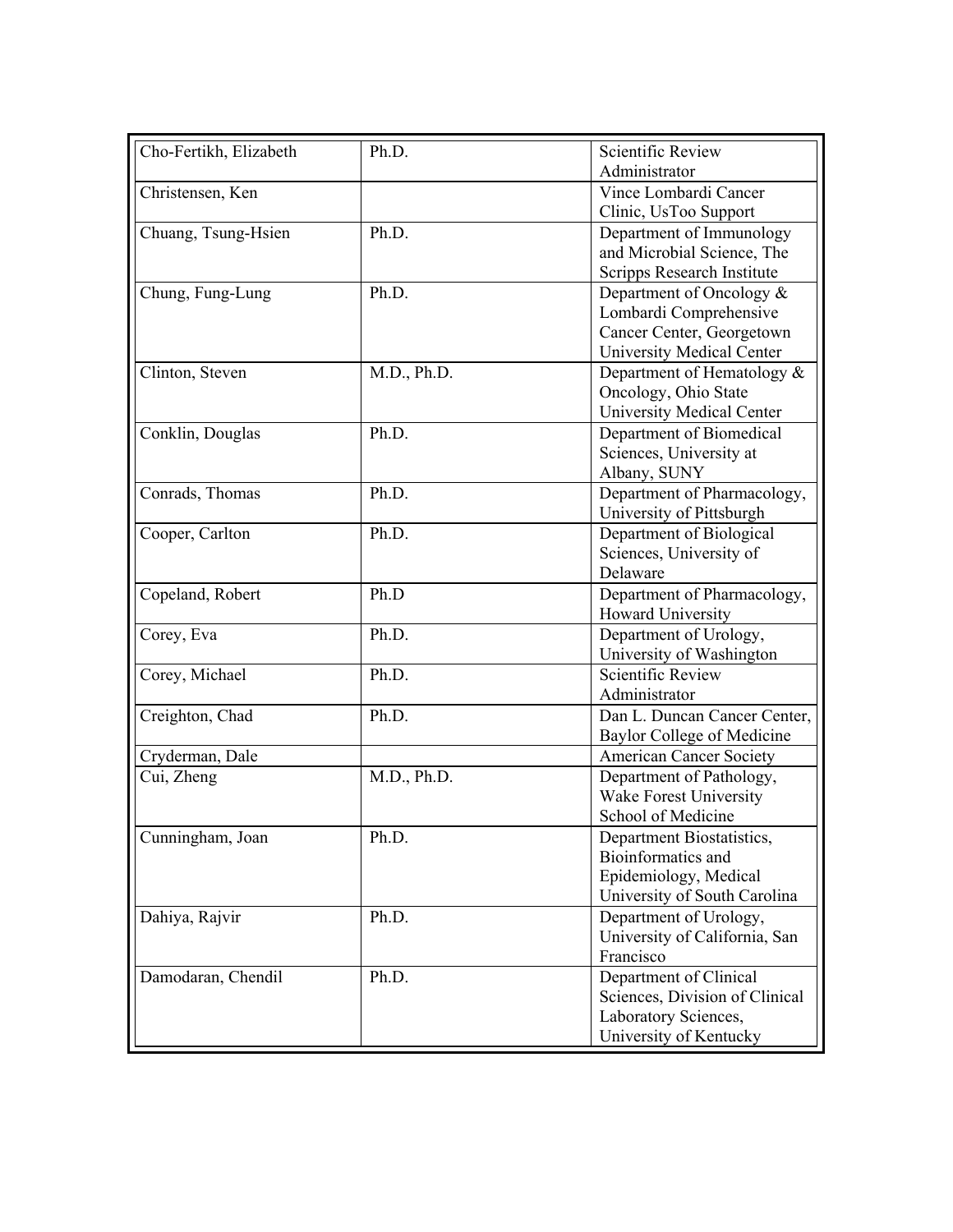| Danielsen, Mark      | Ph.D.       | Department of Biochemistry,<br>Molecular & Cellular Biology,<br>Georgetown University<br>Medical School |
|----------------------|-------------|---------------------------------------------------------------------------------------------------------|
| Darnowski, James     | Ph.D.       | Department of Medicine,<br>Rhode Island Hospital                                                        |
| Datta, Kaustubh      | Ph.D.       | Department of Biochemistry<br>and Molecular Biology, Mayo<br>Clinic College of Medicine                 |
| Davis, Barry         | Ph.D.       | Scientific Review<br>Administrator                                                                      |
| Davis, Kimberly      | Ph.D.       | Department of Oncology,<br>Georgetown University                                                        |
| Day, Mark            | Ph.D.       | Department of Urology,<br>University of Michigan                                                        |
| De Benedetti, Arrigo | Ph.D.       | Department of Biochemistry,<br>Louisiana State University<br><b>Health Sciences Center</b>              |
| De Carli, Harold     |             | <b>First State Prostate Cancer</b><br><b>Support Group</b>                                              |
| Deans, Jerry         |             | <b>US TOO Prostate Cancer</b><br><b>Support Group</b>                                                   |
| Deng, Jun            | Ph.D.       | Department of Therapeutic<br>Radiology, Yale University<br>School of Medicine                           |
| Desprez, Pierre-Yves | Ph.D.       | Cancer Research Institute,<br>California Pacific Medical<br>Center                                      |
| Devi, Gayathri       | Ph.D.       | Departments of Surgery and<br>Pathology, Duke<br>Comprehensive Cancer Center                            |
| Dicker, Adam         | M.D., Ph.D. | Department of Radiation<br>Oncology, Jefferson Medical<br>College, Thomas Jefferson<br>Univ             |
| Diefenbach, Michael  | Ph.D.       | Departments of Urology $\&$<br>Oncological Sciences, Mount<br>Sinai School of Medicine                  |
| Dilling, Roger       |             | Lake Keowee Chapter -<br>UsToo Internationa                                                             |
| DiRenzo, James       | Ph.D.       | Department of Pharmacology<br>and Toxicology, Dartmouth<br>Medical School                               |
| Dong, Yan            | Ph.D.       | Department of Structural and<br>Cellular Biology, Tulane<br><b>University Health Sciences</b><br>Center |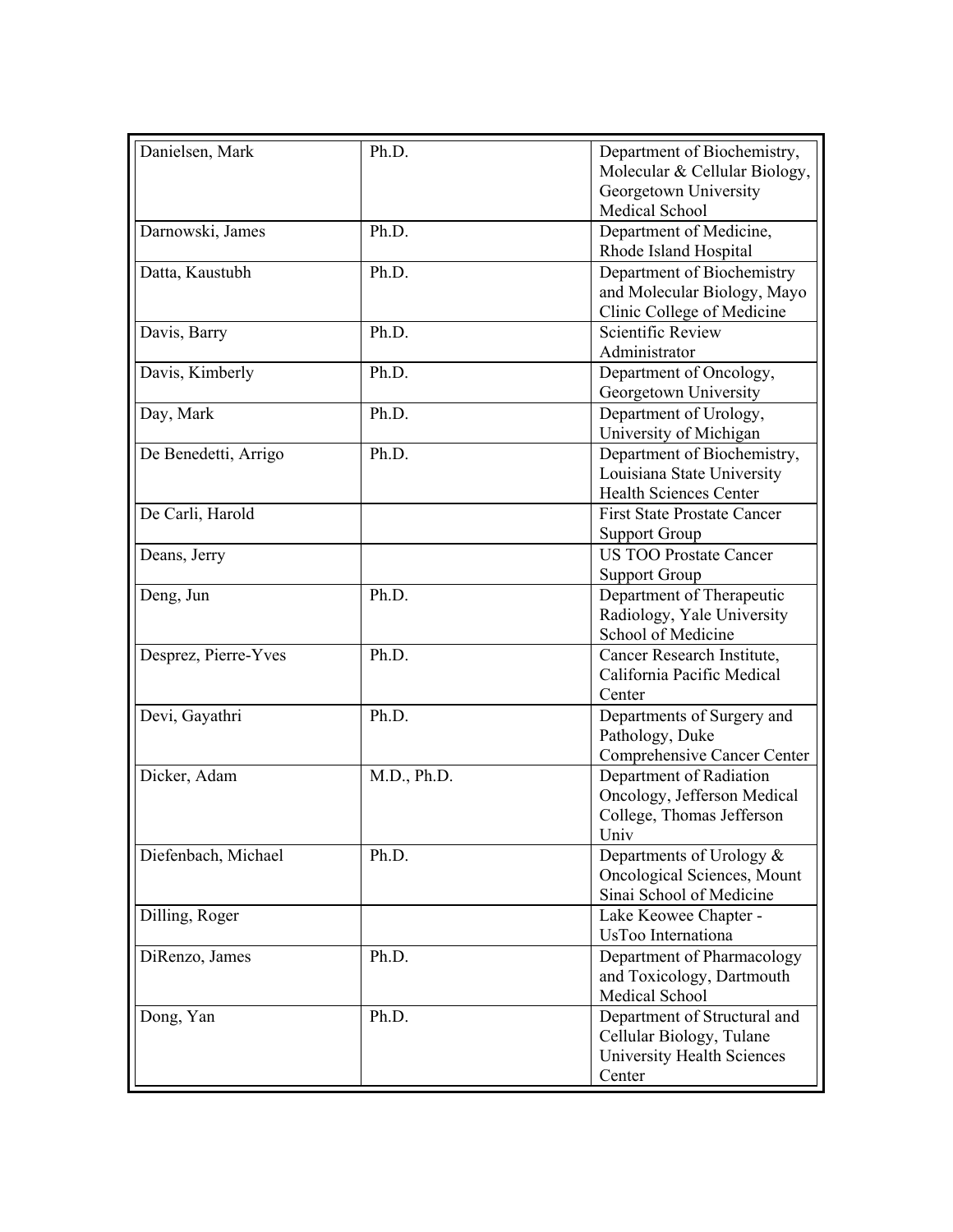| <b>Support Group</b><br>M.D.<br>Downs, Tracy<br>Department of Surgery,<br>University of California, San<br>Diego<br>Department of Immunology,<br>Drake, Charles<br>M.D., Ph.D.<br>Johns Hopkins SKCCC<br>D'Souza, Warren<br>Ph.D<br>Department of Radiation<br>Oncology, University of<br>Maryland School of Medicine<br>Durbin, Rick<br>US TOO - Lowell<br>Edwards, Christopher<br>Pain and Palliative Care<br>Ph.D.<br>Center, Duke University<br>Medical Center<br>US TOO International, Inc.<br>Ellsworth, Orval<br>Department of Radiation<br>Evans, Sydney<br>V.M.D., M.S.<br>Oncology, University of<br>Pennsylvania School of<br>Medicine<br>M.D., M.P.H.<br>Department of Pathology &<br>Fan, Weimin<br>Laboratory Medicine, Medical<br>University of South Carolina<br>Fang, Bingliang<br>M.D.<br>Department of Thoracic &<br>Cardiovascular Surgery, M.D.<br>Anderson Cancer Center of<br>University of Texas<br>Farah, Ibrahim<br>Ph.D.<br>Department of Biology,<br>Jackson State University<br>Fasco, Michael<br><b>Scientific Review</b><br>Ph.D.<br>Administrator<br>Fay, Benjamin F.<br><b>First State Prostate Cancer</b><br><b>Support Group</b><br>Febbo, Phillip<br>Department of Medicine,<br>M.D.<br>Duke University Medical<br>Center<br>Fencl, Richard<br><b>Prostate Cancer Network</b><br>Group, US TOO!<br>Feng, Xin-Hua<br>Ph.D.<br>Department of Molecular &<br>Cellular Biology, Baylor<br>College of Medicine<br>Division of Medical<br>Flaig, Thomas<br>M.D.<br>Oncology, University of<br>Colorado Denver, School of<br>Medicine<br>Floyd, Benjamin<br><b>Prostate Cancer Network</b><br>Group | Donovan, Robert | <b>First State Prostate Cancer</b> |
|----------------------------------------------------------------------------------------------------------------------------------------------------------------------------------------------------------------------------------------------------------------------------------------------------------------------------------------------------------------------------------------------------------------------------------------------------------------------------------------------------------------------------------------------------------------------------------------------------------------------------------------------------------------------------------------------------------------------------------------------------------------------------------------------------------------------------------------------------------------------------------------------------------------------------------------------------------------------------------------------------------------------------------------------------------------------------------------------------------------------------------------------------------------------------------------------------------------------------------------------------------------------------------------------------------------------------------------------------------------------------------------------------------------------------------------------------------------------------------------------------------------------------------------------------------------------------------------------------------------------------------|-----------------|------------------------------------|
|                                                                                                                                                                                                                                                                                                                                                                                                                                                                                                                                                                                                                                                                                                                                                                                                                                                                                                                                                                                                                                                                                                                                                                                                                                                                                                                                                                                                                                                                                                                                                                                                                                  |                 |                                    |
|                                                                                                                                                                                                                                                                                                                                                                                                                                                                                                                                                                                                                                                                                                                                                                                                                                                                                                                                                                                                                                                                                                                                                                                                                                                                                                                                                                                                                                                                                                                                                                                                                                  |                 |                                    |
|                                                                                                                                                                                                                                                                                                                                                                                                                                                                                                                                                                                                                                                                                                                                                                                                                                                                                                                                                                                                                                                                                                                                                                                                                                                                                                                                                                                                                                                                                                                                                                                                                                  |                 |                                    |
|                                                                                                                                                                                                                                                                                                                                                                                                                                                                                                                                                                                                                                                                                                                                                                                                                                                                                                                                                                                                                                                                                                                                                                                                                                                                                                                                                                                                                                                                                                                                                                                                                                  |                 |                                    |
|                                                                                                                                                                                                                                                                                                                                                                                                                                                                                                                                                                                                                                                                                                                                                                                                                                                                                                                                                                                                                                                                                                                                                                                                                                                                                                                                                                                                                                                                                                                                                                                                                                  |                 |                                    |
|                                                                                                                                                                                                                                                                                                                                                                                                                                                                                                                                                                                                                                                                                                                                                                                                                                                                                                                                                                                                                                                                                                                                                                                                                                                                                                                                                                                                                                                                                                                                                                                                                                  |                 |                                    |
|                                                                                                                                                                                                                                                                                                                                                                                                                                                                                                                                                                                                                                                                                                                                                                                                                                                                                                                                                                                                                                                                                                                                                                                                                                                                                                                                                                                                                                                                                                                                                                                                                                  |                 |                                    |
|                                                                                                                                                                                                                                                                                                                                                                                                                                                                                                                                                                                                                                                                                                                                                                                                                                                                                                                                                                                                                                                                                                                                                                                                                                                                                                                                                                                                                                                                                                                                                                                                                                  |                 |                                    |
|                                                                                                                                                                                                                                                                                                                                                                                                                                                                                                                                                                                                                                                                                                                                                                                                                                                                                                                                                                                                                                                                                                                                                                                                                                                                                                                                                                                                                                                                                                                                                                                                                                  |                 |                                    |
|                                                                                                                                                                                                                                                                                                                                                                                                                                                                                                                                                                                                                                                                                                                                                                                                                                                                                                                                                                                                                                                                                                                                                                                                                                                                                                                                                                                                                                                                                                                                                                                                                                  |                 |                                    |
|                                                                                                                                                                                                                                                                                                                                                                                                                                                                                                                                                                                                                                                                                                                                                                                                                                                                                                                                                                                                                                                                                                                                                                                                                                                                                                                                                                                                                                                                                                                                                                                                                                  |                 |                                    |
|                                                                                                                                                                                                                                                                                                                                                                                                                                                                                                                                                                                                                                                                                                                                                                                                                                                                                                                                                                                                                                                                                                                                                                                                                                                                                                                                                                                                                                                                                                                                                                                                                                  |                 |                                    |
|                                                                                                                                                                                                                                                                                                                                                                                                                                                                                                                                                                                                                                                                                                                                                                                                                                                                                                                                                                                                                                                                                                                                                                                                                                                                                                                                                                                                                                                                                                                                                                                                                                  |                 |                                    |
|                                                                                                                                                                                                                                                                                                                                                                                                                                                                                                                                                                                                                                                                                                                                                                                                                                                                                                                                                                                                                                                                                                                                                                                                                                                                                                                                                                                                                                                                                                                                                                                                                                  |                 |                                    |
|                                                                                                                                                                                                                                                                                                                                                                                                                                                                                                                                                                                                                                                                                                                                                                                                                                                                                                                                                                                                                                                                                                                                                                                                                                                                                                                                                                                                                                                                                                                                                                                                                                  |                 |                                    |
|                                                                                                                                                                                                                                                                                                                                                                                                                                                                                                                                                                                                                                                                                                                                                                                                                                                                                                                                                                                                                                                                                                                                                                                                                                                                                                                                                                                                                                                                                                                                                                                                                                  |                 |                                    |
|                                                                                                                                                                                                                                                                                                                                                                                                                                                                                                                                                                                                                                                                                                                                                                                                                                                                                                                                                                                                                                                                                                                                                                                                                                                                                                                                                                                                                                                                                                                                                                                                                                  |                 |                                    |
|                                                                                                                                                                                                                                                                                                                                                                                                                                                                                                                                                                                                                                                                                                                                                                                                                                                                                                                                                                                                                                                                                                                                                                                                                                                                                                                                                                                                                                                                                                                                                                                                                                  |                 |                                    |
|                                                                                                                                                                                                                                                                                                                                                                                                                                                                                                                                                                                                                                                                                                                                                                                                                                                                                                                                                                                                                                                                                                                                                                                                                                                                                                                                                                                                                                                                                                                                                                                                                                  |                 |                                    |
|                                                                                                                                                                                                                                                                                                                                                                                                                                                                                                                                                                                                                                                                                                                                                                                                                                                                                                                                                                                                                                                                                                                                                                                                                                                                                                                                                                                                                                                                                                                                                                                                                                  |                 |                                    |
|                                                                                                                                                                                                                                                                                                                                                                                                                                                                                                                                                                                                                                                                                                                                                                                                                                                                                                                                                                                                                                                                                                                                                                                                                                                                                                                                                                                                                                                                                                                                                                                                                                  |                 |                                    |
|                                                                                                                                                                                                                                                                                                                                                                                                                                                                                                                                                                                                                                                                                                                                                                                                                                                                                                                                                                                                                                                                                                                                                                                                                                                                                                                                                                                                                                                                                                                                                                                                                                  |                 |                                    |
|                                                                                                                                                                                                                                                                                                                                                                                                                                                                                                                                                                                                                                                                                                                                                                                                                                                                                                                                                                                                                                                                                                                                                                                                                                                                                                                                                                                                                                                                                                                                                                                                                                  |                 |                                    |
|                                                                                                                                                                                                                                                                                                                                                                                                                                                                                                                                                                                                                                                                                                                                                                                                                                                                                                                                                                                                                                                                                                                                                                                                                                                                                                                                                                                                                                                                                                                                                                                                                                  |                 |                                    |
|                                                                                                                                                                                                                                                                                                                                                                                                                                                                                                                                                                                                                                                                                                                                                                                                                                                                                                                                                                                                                                                                                                                                                                                                                                                                                                                                                                                                                                                                                                                                                                                                                                  |                 |                                    |
|                                                                                                                                                                                                                                                                                                                                                                                                                                                                                                                                                                                                                                                                                                                                                                                                                                                                                                                                                                                                                                                                                                                                                                                                                                                                                                                                                                                                                                                                                                                                                                                                                                  |                 |                                    |
|                                                                                                                                                                                                                                                                                                                                                                                                                                                                                                                                                                                                                                                                                                                                                                                                                                                                                                                                                                                                                                                                                                                                                                                                                                                                                                                                                                                                                                                                                                                                                                                                                                  |                 |                                    |
|                                                                                                                                                                                                                                                                                                                                                                                                                                                                                                                                                                                                                                                                                                                                                                                                                                                                                                                                                                                                                                                                                                                                                                                                                                                                                                                                                                                                                                                                                                                                                                                                                                  |                 |                                    |
|                                                                                                                                                                                                                                                                                                                                                                                                                                                                                                                                                                                                                                                                                                                                                                                                                                                                                                                                                                                                                                                                                                                                                                                                                                                                                                                                                                                                                                                                                                                                                                                                                                  |                 |                                    |
|                                                                                                                                                                                                                                                                                                                                                                                                                                                                                                                                                                                                                                                                                                                                                                                                                                                                                                                                                                                                                                                                                                                                                                                                                                                                                                                                                                                                                                                                                                                                                                                                                                  |                 |                                    |
|                                                                                                                                                                                                                                                                                                                                                                                                                                                                                                                                                                                                                                                                                                                                                                                                                                                                                                                                                                                                                                                                                                                                                                                                                                                                                                                                                                                                                                                                                                                                                                                                                                  |                 |                                    |
|                                                                                                                                                                                                                                                                                                                                                                                                                                                                                                                                                                                                                                                                                                                                                                                                                                                                                                                                                                                                                                                                                                                                                                                                                                                                                                                                                                                                                                                                                                                                                                                                                                  |                 |                                    |
|                                                                                                                                                                                                                                                                                                                                                                                                                                                                                                                                                                                                                                                                                                                                                                                                                                                                                                                                                                                                                                                                                                                                                                                                                                                                                                                                                                                                                                                                                                                                                                                                                                  |                 |                                    |
|                                                                                                                                                                                                                                                                                                                                                                                                                                                                                                                                                                                                                                                                                                                                                                                                                                                                                                                                                                                                                                                                                                                                                                                                                                                                                                                                                                                                                                                                                                                                                                                                                                  |                 |                                    |
|                                                                                                                                                                                                                                                                                                                                                                                                                                                                                                                                                                                                                                                                                                                                                                                                                                                                                                                                                                                                                                                                                                                                                                                                                                                                                                                                                                                                                                                                                                                                                                                                                                  |                 |                                    |
|                                                                                                                                                                                                                                                                                                                                                                                                                                                                                                                                                                                                                                                                                                                                                                                                                                                                                                                                                                                                                                                                                                                                                                                                                                                                                                                                                                                                                                                                                                                                                                                                                                  |                 |                                    |
|                                                                                                                                                                                                                                                                                                                                                                                                                                                                                                                                                                                                                                                                                                                                                                                                                                                                                                                                                                                                                                                                                                                                                                                                                                                                                                                                                                                                                                                                                                                                                                                                                                  |                 |                                    |
|                                                                                                                                                                                                                                                                                                                                                                                                                                                                                                                                                                                                                                                                                                                                                                                                                                                                                                                                                                                                                                                                                                                                                                                                                                                                                                                                                                                                                                                                                                                                                                                                                                  |                 |                                    |
|                                                                                                                                                                                                                                                                                                                                                                                                                                                                                                                                                                                                                                                                                                                                                                                                                                                                                                                                                                                                                                                                                                                                                                                                                                                                                                                                                                                                                                                                                                                                                                                                                                  |                 |                                    |
|                                                                                                                                                                                                                                                                                                                                                                                                                                                                                                                                                                                                                                                                                                                                                                                                                                                                                                                                                                                                                                                                                                                                                                                                                                                                                                                                                                                                                                                                                                                                                                                                                                  |                 |                                    |
|                                                                                                                                                                                                                                                                                                                                                                                                                                                                                                                                                                                                                                                                                                                                                                                                                                                                                                                                                                                                                                                                                                                                                                                                                                                                                                                                                                                                                                                                                                                                                                                                                                  |                 |                                    |
|                                                                                                                                                                                                                                                                                                                                                                                                                                                                                                                                                                                                                                                                                                                                                                                                                                                                                                                                                                                                                                                                                                                                                                                                                                                                                                                                                                                                                                                                                                                                                                                                                                  |                 |                                    |
|                                                                                                                                                                                                                                                                                                                                                                                                                                                                                                                                                                                                                                                                                                                                                                                                                                                                                                                                                                                                                                                                                                                                                                                                                                                                                                                                                                                                                                                                                                                                                                                                                                  |                 |                                    |
|                                                                                                                                                                                                                                                                                                                                                                                                                                                                                                                                                                                                                                                                                                                                                                                                                                                                                                                                                                                                                                                                                                                                                                                                                                                                                                                                                                                                                                                                                                                                                                                                                                  |                 |                                    |
|                                                                                                                                                                                                                                                                                                                                                                                                                                                                                                                                                                                                                                                                                                                                                                                                                                                                                                                                                                                                                                                                                                                                                                                                                                                                                                                                                                                                                                                                                                                                                                                                                                  |                 |                                    |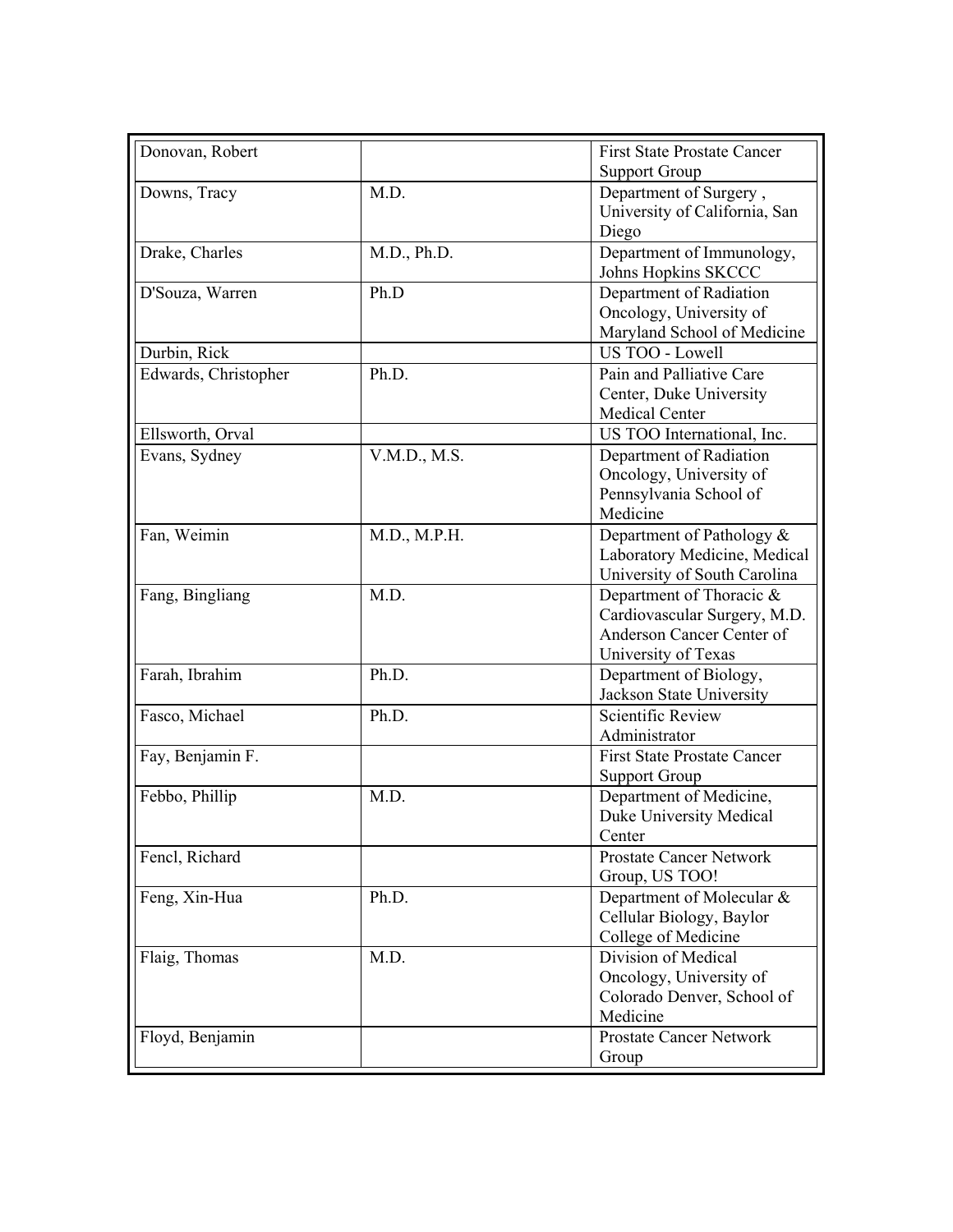| Foster, Barbara           | Ph.D.         | Department of Pharmacology<br>& Therapeutics, Roswell Park<br><b>Cancer Institute</b>                             |
|---------------------------|---------------|-------------------------------------------------------------------------------------------------------------------|
| Fowke, Jay                | Ph.D., M.P.H. | Department of Medicine,<br>Vanderbilt University Medical<br>Center                                                |
| Fraizer, Gail             | Ph.D.         | Department of Biological<br>Sciences, Kent State<br>University                                                    |
| Freedman, Jeffrey         | Ph.D.         | Scientific Review<br>Administrator                                                                                |
| Fridman, Rafael           | Ph.D.         | Department of Pathology,<br>Wayne State University                                                                |
| Friel, Carolyn            | Ph.D.         | Department of Pharmaceutical<br>Sciences, Massachusetts<br>College of Pharmacy and<br>Health Sciences - Worcester |
| Gallant, Gilles           | Ph.D.         | Human Genome Sciences                                                                                             |
| Gardner, Thomas           | M.D.          | Departments of Urology $\&$<br>Microbiology and<br>Immunology, Indiana<br><b>University Medical Center</b>        |
| Garneau-Tsodikova, Sylvie | Ph.D.         | Department of Medicinal<br>Chemistry, University of<br>Michigan, Life Sciences<br>Institute                       |
| Geffre, Andrew            |               | Hubert H. Humphrey Cancer<br>Center, North                                                                        |
| Gelmann, Edward           | M.D.          | Department of Medicine, Cell<br>Biology & Oncology,<br>Columbia University                                        |
| Genega, Elizabeth         | M.D.          | <b>Beth Israel Deanconess</b><br>Medical Center                                                                   |
| Gewirtz, David            | Ph.D.         | Department of Pharmacology<br>and Toxicology, Virginia<br>Commonwealth University                                 |
| Ghosh, Paramita           | Ph.D.         | Department of Urology,<br>University of California Davis                                                          |
| Ghosh, Rita               | Ph.D.         | Department of Urology,<br>University of Texas Health<br>Science Center at San Antonio                             |
| Gilligan, Timothy         | M.D.          | Department of Solid Tumor<br>Oncology, Cleveland Clinic<br>Taussig Cancer Institute                               |
| Gimotty, Phyllis          | Ph.D.         | Department of Biostatistics<br>and Epidemiology, University<br>of Pennsylvania School of<br>Medicine              |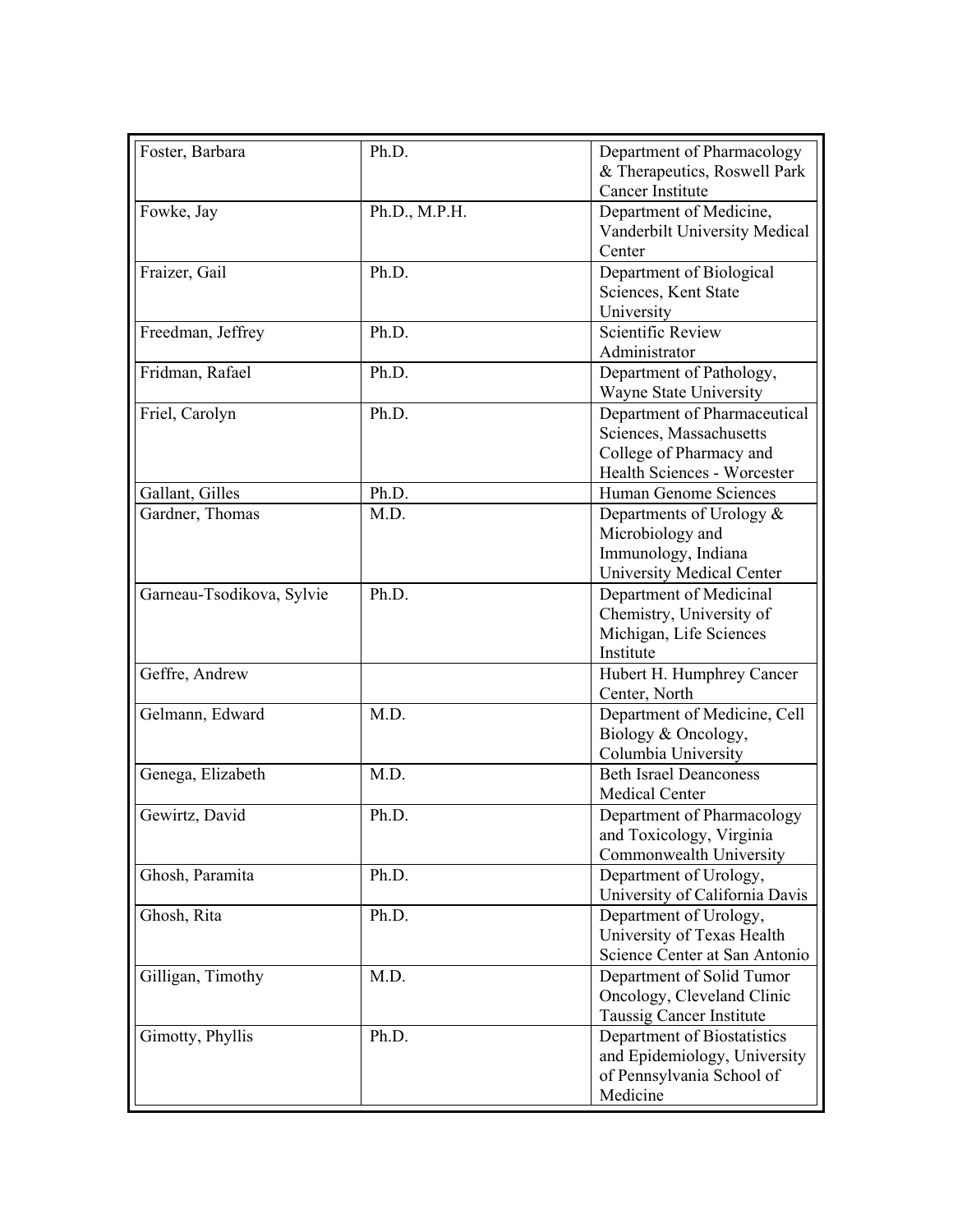| Gioeli, Daniel        | Ph.D.       | Department of Microbiology                        |
|-----------------------|-------------|---------------------------------------------------|
|                       |             | & Cancer Center, University<br>of Virginia        |
| Gius, David           | M.D., Ph.D. | Center for Cancer Research,                       |
|                       |             | Radiation Oncology Branch,                        |
|                       |             | <b>National Cancer Institute</b>                  |
| Gjerset, Ruth         | Ph.D.       | Sidney Kimmel Cancer Center                       |
| Glod, John            | M.D., Ph.D. | Department of Pediatrics,                         |
|                       |             | Univ of Medicine and                              |
|                       |             | Dentistry of New Jersey                           |
| Gnarra, James         | Ph.D.       | Department of Urology,                            |
|                       |             | University of Pittsburgh                          |
|                       |             | School of Medicine                                |
| Gomer, Charles        | Ph.D.       | Department of Pediatrics &                        |
|                       |             | Radiation Oncology,                               |
|                       |             | University of Southern                            |
|                       |             | California                                        |
| Gotay, Carolyn        | Ph.D.       | School of Population and                          |
|                       |             | Public Health, University of                      |
|                       |             | <b>British Columbia</b>                           |
| Gottschalk, Alexander | M.D., Ph.D. | Department of Radiation                           |
|                       |             | Oncology, University of                           |
|                       | Ph.D.       | California, San Francisco                         |
| Graff, Jeremy         |             | Lilly Research Laboratories,<br>Cancer Growth and |
|                       |             | Translational Genetics, Eli                       |
|                       |             | Lilly and Company                                 |
| Gregor, Polly         | Ph.D.       | Department of Medicine,                           |
|                       |             | Memorial Sloan-Kettering                          |
|                       |             | <b>Cancer Center</b>                              |
| Groover, Stanley      |             | Anne Arundel Medical Center                       |
|                       |             | PC Support Group                                  |
| Grudzinskas, Charles  | Ph.D.       | <b>NDA</b> Partners                               |
| Guevara-Patino, Jose  | M.D., Ph.D  | Department of Surgery,                            |
|                       |             | University of Chicago                             |
| Haas, Martin          | Ph.D.       | Department of Biology $\&$                        |
|                       |             | Cancer Center, University of                      |
|                       |             | California, San Diego                             |
| Haber, Roberta        | Ph.D.       | <b>Scientific Review</b>                          |
|                       |             | Administrator                                     |
| Hahn, Peter           | Ph.D.       | Scientific Review                                 |
|                       |             | Administrator                                     |
| Hank, Jacquelyn       | Ph.D.       | Department of Human                               |
|                       |             | Oncology, University of                           |
|                       |             | Wisconsin-Madison                                 |
| Hankins, W. David     | Ph.D.       | <b>Scientific Review</b>                          |
|                       |             | Administrator                                     |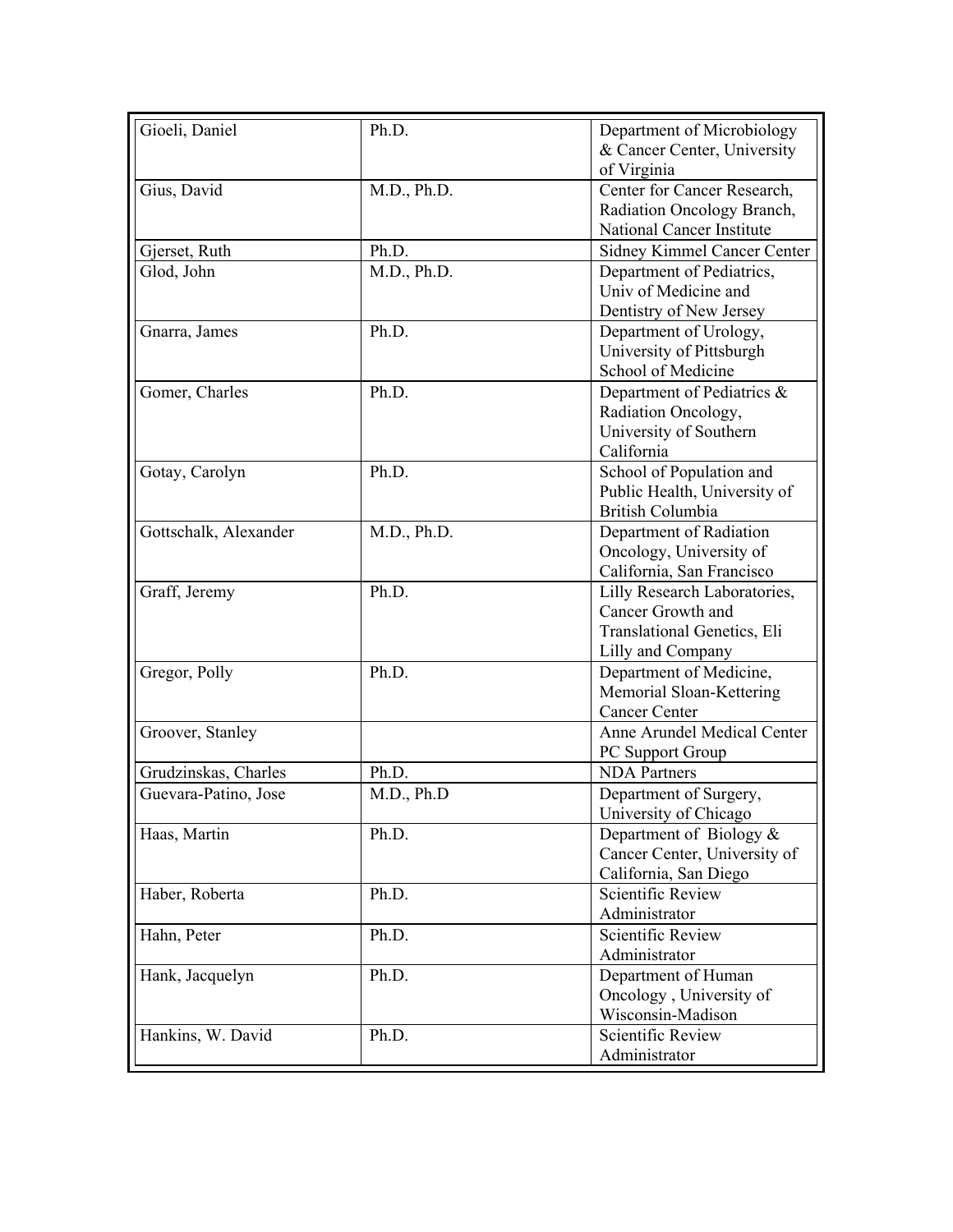| Hansen, Marc        | Ph.D. | Department of Molecular                  |
|---------------------|-------|------------------------------------------|
|                     |       | Medicine, University of                  |
|                     |       | <b>Connecticut Health Center</b>         |
| Harrington, Maureen | Ph.D. | Department of Biochemistry               |
|                     |       | and Molecular Biology,                   |
|                     |       | Indiana University                       |
| Harris, Jason       |       | Maryland Technology                      |
|                     |       | <b>Development Corporation</b>           |
| Hathcock, Richard   |       | <b>American Cancer Society</b>           |
| Hayward, Simon      | Ph.D. | Department of Urologic                   |
|                     |       | Surgery, Vanderbilt University           |
|                     |       | School of Medicine                       |
| Heber, David        | M.D.  | Department of Medicine,                  |
|                     |       | <b>UCLA</b> Center for Human             |
|                     |       | Nutrition                                |
| Hege, Kristen       | M.D.  | Clinical Research and                    |
|                     |       | Development, Cell Genesys,               |
|                     |       | Inc.                                     |
| Heid, Kermit        |       | <b>National Patient Advocate</b>         |
|                     |       | Foundation                               |
| Henry, Michael      | Ph.D. | Department of Molecular                  |
|                     |       | Physiology & Biophysics $\&$             |
|                     |       | Pathology, The University of             |
|                     |       | Iowa College of Medicine                 |
| Hickey, Robert      | Ph.D. | Department of Medicine,                  |
|                     |       |                                          |
|                     |       | Indiana University School of<br>Medicine |
|                     |       |                                          |
| Higgins, Joseph     |       | Man to Man, Olean                        |
| Hill, Colin         | Ph.D. | Department of Radiation                  |
|                     |       | Oncology, University of                  |
|                     |       | Southern California                      |
| Ho, Emily           | Ph.D. | College of Health & Human                |
|                     |       | Sciences, Oregon State                   |
|                     |       | University                               |
| Holt, Shawn         | Ph.D. | Departments of Pathology &               |
|                     |       | Human Genetics, Virginia                 |
|                     |       | Commonwealth University,                 |
|                     |       | School of Medicine                       |
| Honn, Kenneth       | Ph.D. | Department of Radiation                  |
|                     |       | Oncology/Pathology, Wayne                |
|                     |       | <b>State University</b>                  |
| Hoosein, Naseema    | Ph.D. | Department of Biology,                   |
|                     |       | Claflin University                       |
| Hornak, Joseph      | Ph.D. | Department of Chemistry &                |
|                     |       | Imaging Science, RIT                     |
| Houston, William    |       | <b>American Cancer Society</b>           |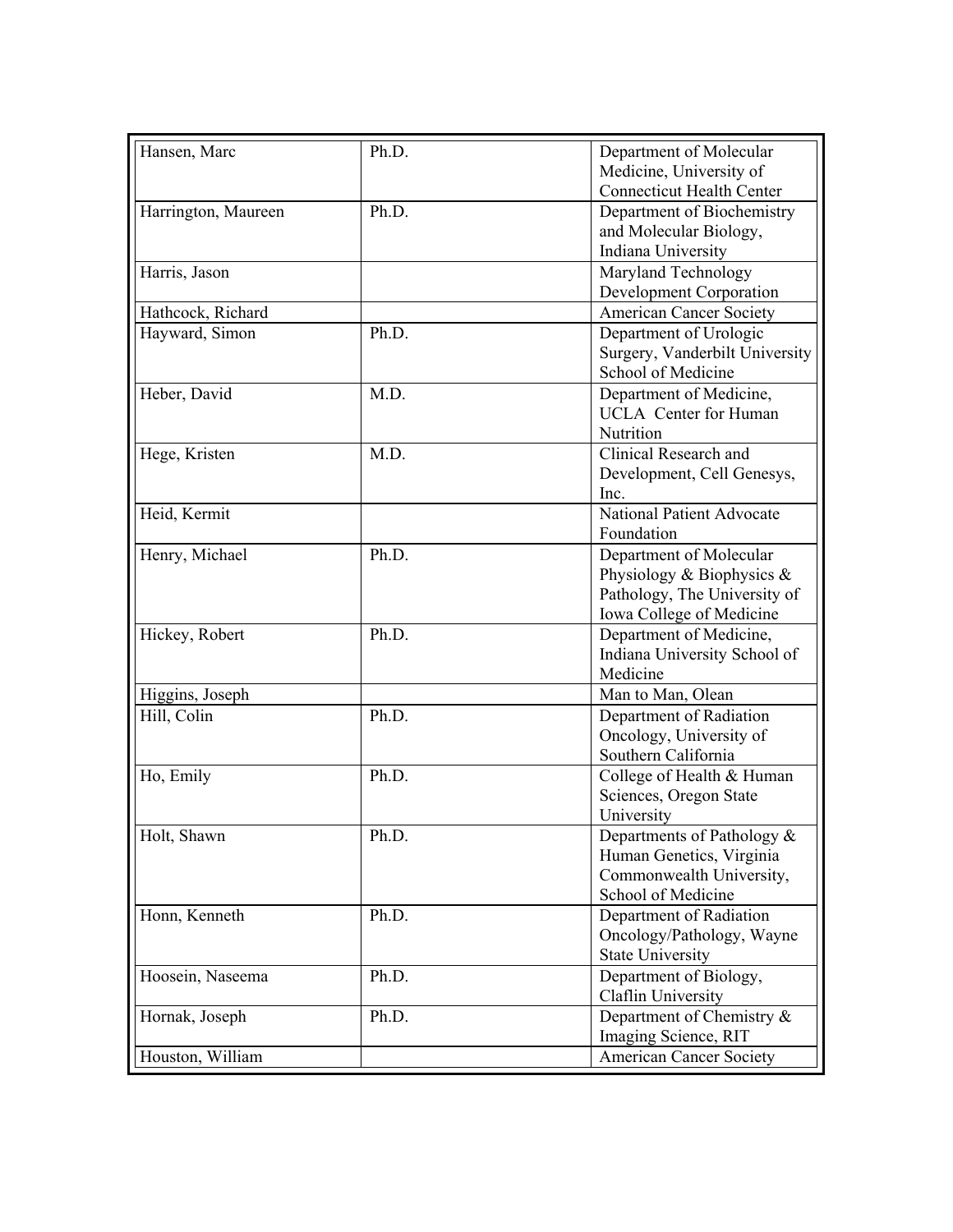| Howard, Steve           | Ph.D.         | Department of Human              |
|-------------------------|---------------|----------------------------------|
|                         |               | Oncology, University of          |
|                         |               | Wisconsin-Madison                |
| Hsing, Ann              | Ph.D., M.P.H. | Division of Cancer               |
|                         |               | Epidemiology and Genetics,       |
|                         |               | <b>National Cancer Institute</b> |
|                         |               | (NCI), National Institutes of    |
|                         |               | Health (NIH)                     |
| Hu, Guo-Fu              | Ph.D.         | Department of Pathology,         |
|                         |               | <b>Harvard Medical School</b>    |
| Hu, Jennifer            | Ph.D.         | Department of Epidemiology       |
|                         |               | and Public Health, University    |
|                         |               | of Miami School of Medicine      |
| Huang, Haojie           | Ph.D.         | Department of Laboratory of      |
|                         |               | Medicine & Pathology,            |
|                         |               | University of Minnesota          |
| Huang, Wei              | M.D.          | Department of Pathology and      |
|                         |               | Laboratory Medicine,             |
|                         |               | University of Wisconsin          |
| Huang, Ying             | M.D., Ph.D.   | Department of Pharmacology,      |
|                         |               | State Univ. of NY, Upstate       |
|                         |               | Medical University               |
| Hudson, Tamaro          | Ph.D., M.P.H. | Department of Medicine,          |
|                         |               | Howard University                |
| Hughes, Francis         | Ph.D.         | Department of Biology,           |
|                         |               | Argolyn Biosciences, Inc.        |
| Hurst, Robert           | Ph.D.         | Department of Urology,           |
|                         |               | Oklahoma University Health       |
|                         |               | <b>Sciences Center</b>           |
| Imershein, Richard      |               | US TOO! Golden Corner            |
|                         |               | Prostate Support Group           |
| Jackson, Cynthia        | Ph.D.         | Department of Pathology,         |
|                         |               | Rhode Island Hospital            |
| Jain, Anjali            | Ph.D.         | Cedars-Sinai Medical Center      |
| Jani, Ashesh            | M.D.          | Department of Radiation          |
|                         |               | Oncology, Emory University       |
| Jelenik, Alexander (Al) |               | Ann's Place, The Home of I       |
|                         |               | Can                              |
| Jemiai, Yannis          | Ph.D.         | Cytel, Inc.                      |
| Jeng, Meei-Huey         | Ph.D.         | Department of Urology,           |
|                         |               | Indiana University               |
| Johnson, Carolyn        | Ph.D.         | Department of Community          |
|                         |               | Health Sciences, Tulane Univ.    |
|                         |               | School of Public Health &        |
|                         |               | <b>Tropical Medicine</b>         |
| Jorcyk, Cheryl          | Ph.D.         | Department of Biology, Boise     |
|                         |               | <b>State University</b>          |
|                         |               |                                  |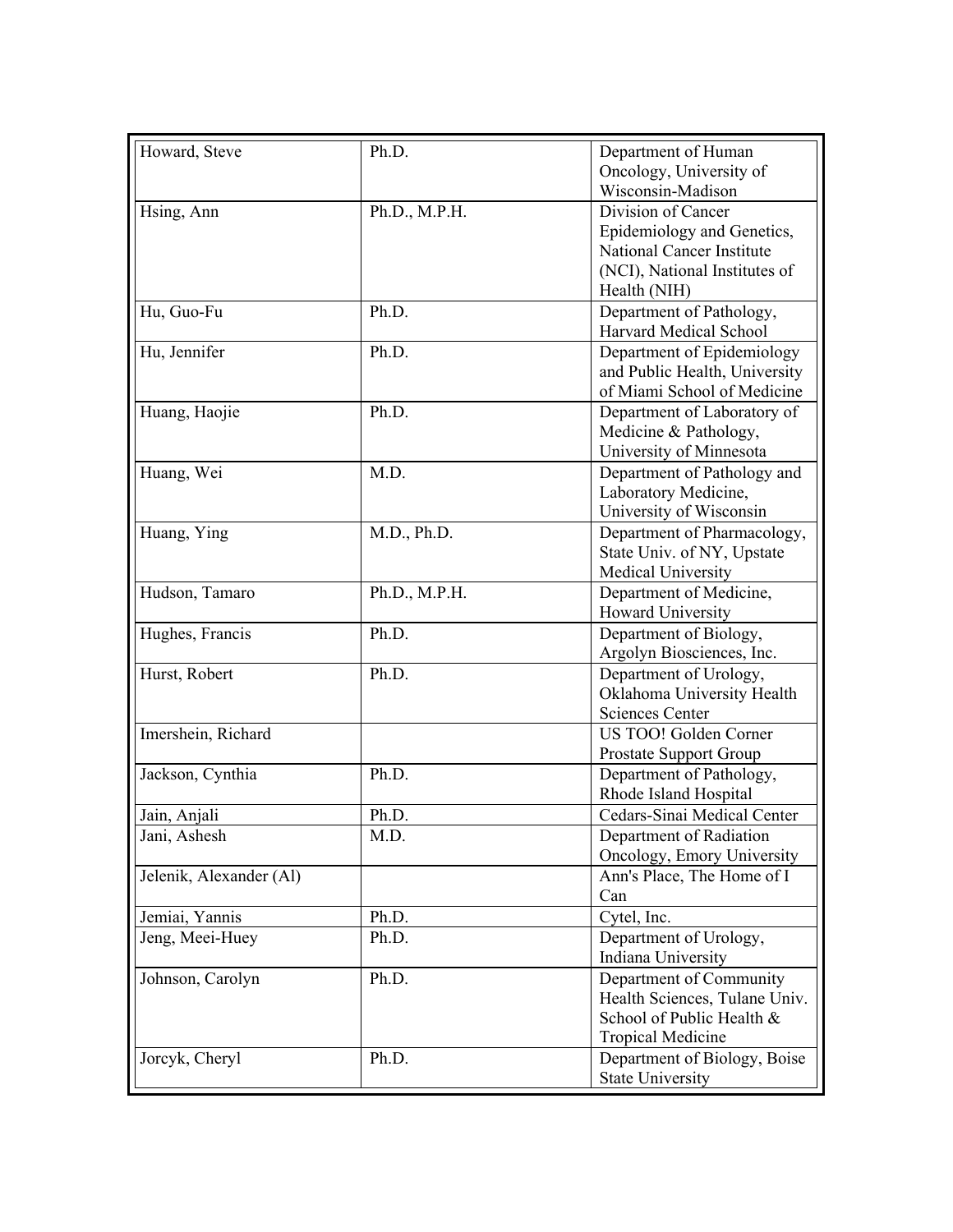| Jorgensen, Timothy | Ph.D., M.P.H. | Department of Radiation<br>Medicine, Georgetown<br>University                                             |
|--------------------|---------------|-----------------------------------------------------------------------------------------------------------|
| Kane, Susan        | Ph.D.         | Department of Surgical<br>Research, City of Hope                                                          |
| Kan-Mitchell, June | Ph.D.         | Department of Biological<br>Sciences, University of Texas<br>at El Paso                                   |
| Kao, Chinghai      | Ph.D.         | Department of Urology,<br>Indiana University                                                              |
| Karan, Dev         | M.S., Ph.D.,  | Department of Urology and<br>VA Medical Center,<br>University of Kansas Medical<br>Center                 |
| Karpf, Adam        | Ph.D.         | Department of Pharmacology<br>and Therapeutics, Roswell<br>Park Cancer Institute                          |
| Kasid, Usha        | Ph.D.         | Department of Radiation<br>Medicine and Biochemistry,<br>and Mol & Cell Biology,<br>Georgetown University |
| Kasl, Stanislav    | Ph.D.         | Department of Epidemiology<br>and Public Health, Yale<br>University School of Medicine                    |
| Katiyar, Santosh   | Ph.D.         | Department of Dermatology,<br>University of Alabama at<br>Birmingham                                      |
| Katz, Stephen      |               | <b>US TOO NY Prostate Cancer</b><br>Support & Education                                                   |
| Kearns, Jr., James |               | Virginia Prostate Cancer<br>Coalition                                                                     |
| Keller, Jonathan   | Ph.D.         | Basic Research Program,<br>SAIC-Inc, National Cancer<br>Institute - Frederick                             |
| Khan, Shafiq       | Ph.D.         | Department of Biological<br>Sciences, Clark Atlanta<br>University                                         |
| Kiertscher, Sylvia | Ph.D          | Department of Medicine,<br>Univ. of California, Los<br>Angeles David Geffen School<br>of Medicine         |
| Kim, Hyeong-Reh    | Ph.D.         | Department of Pathology,<br>Wayne State University                                                        |
| Kim, Isaac         | M.D., Ph.D.   | Department of Urologic<br>Oncology, The Cancer<br>Institute of New Jersey                                 |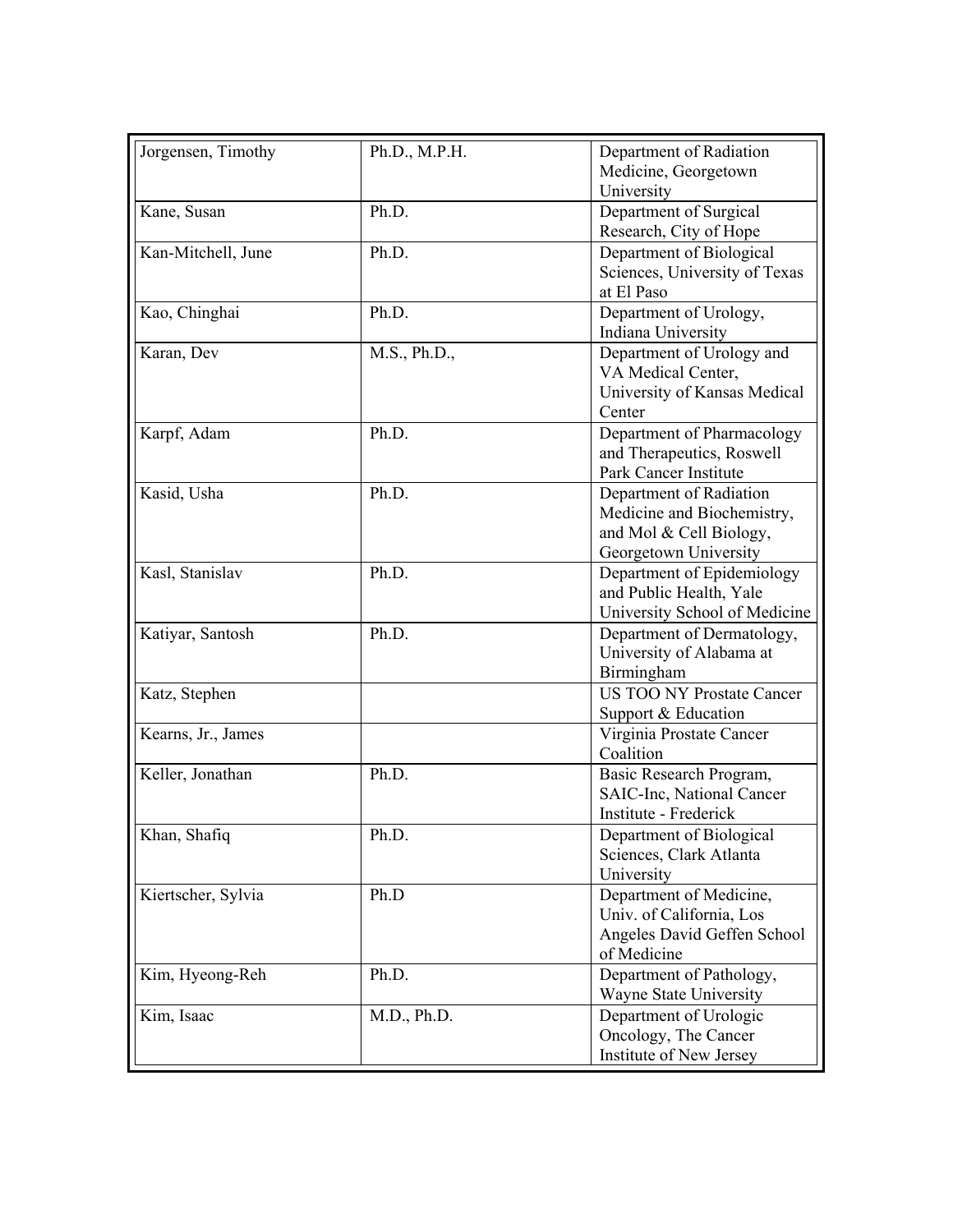| Kinders, Robert   | Ph.D.       | Lab of Human Toxicology $&$<br>Pharmacology, SAIC-                                                                  |
|-------------------|-------------|---------------------------------------------------------------------------------------------------------------------|
|                   |             | Frederick, Inc.                                                                                                     |
| Kirlin, Ward      | Ph.D.       | Departmant of Pharmacology<br>and Toxicology, Morehouse<br>School of Medicine                                       |
| Knudsen, Karen    | Ph.D.       | Department of Cancer<br>Biology, Kimmel Cancer<br>Center, Thomas Jefferson<br>University                            |
| Koeneman, James   |             | Arrowhead US TOO Prostate<br><b>Cancer Support</b>                                                                  |
| Kohli, Manish     | M.D.        | Department of Oncology,<br>Mayo Clinic                                                                              |
| Kolenko, Vladimir | M.D., Ph.D. | Fox Chase Cancer Center                                                                                             |
| Kornbluth, Jacki  | Ph.D.       | Department of Pathology,<br>Saint Louis University School<br>of Medicine                                            |
| Koul, Hari        | Ph.D.       | Department of Urology-<br>Surgery, University of<br>Colorado at Denver and<br><b>Health Sciences Center</b>         |
| Koury, Mark       | M.D.        | Department of Medicine,<br>Vanderbilt University/VA<br>Tennessee Valley Healthcare<br>System                        |
| Kridel, Steven    | Ph.D.       | Department of Cancer<br>Biology, Wake Forest<br>University School of Medicine                                       |
| Krolewski, John   | M.D., Ph.D. | Department of Pathology $\&$<br>Laboratory Medicine, The<br>University of California,<br>Irvine                     |
| Kumar, Parvesh    | M.D.        | Department of Radiation<br>Oncology, University of<br>Southern California Keck<br>School of Medicine                |
| Kumar, Raj        | Ph.D.       | Department of Internal<br>Medicine, Div. of<br>Gastroenterology, University<br>of Texas Medical Branch              |
| Kumar, Vijay      | Ph.D.       | Department of Urology,<br>Medical College of Georgia                                                                |
| Laiho, Marikki    | M.D., Ph.D  | Department of Radiation<br>Oncology & Molecular<br>Radiation Sciences, Johns<br>Hopkins Univ. School of<br>Medicine |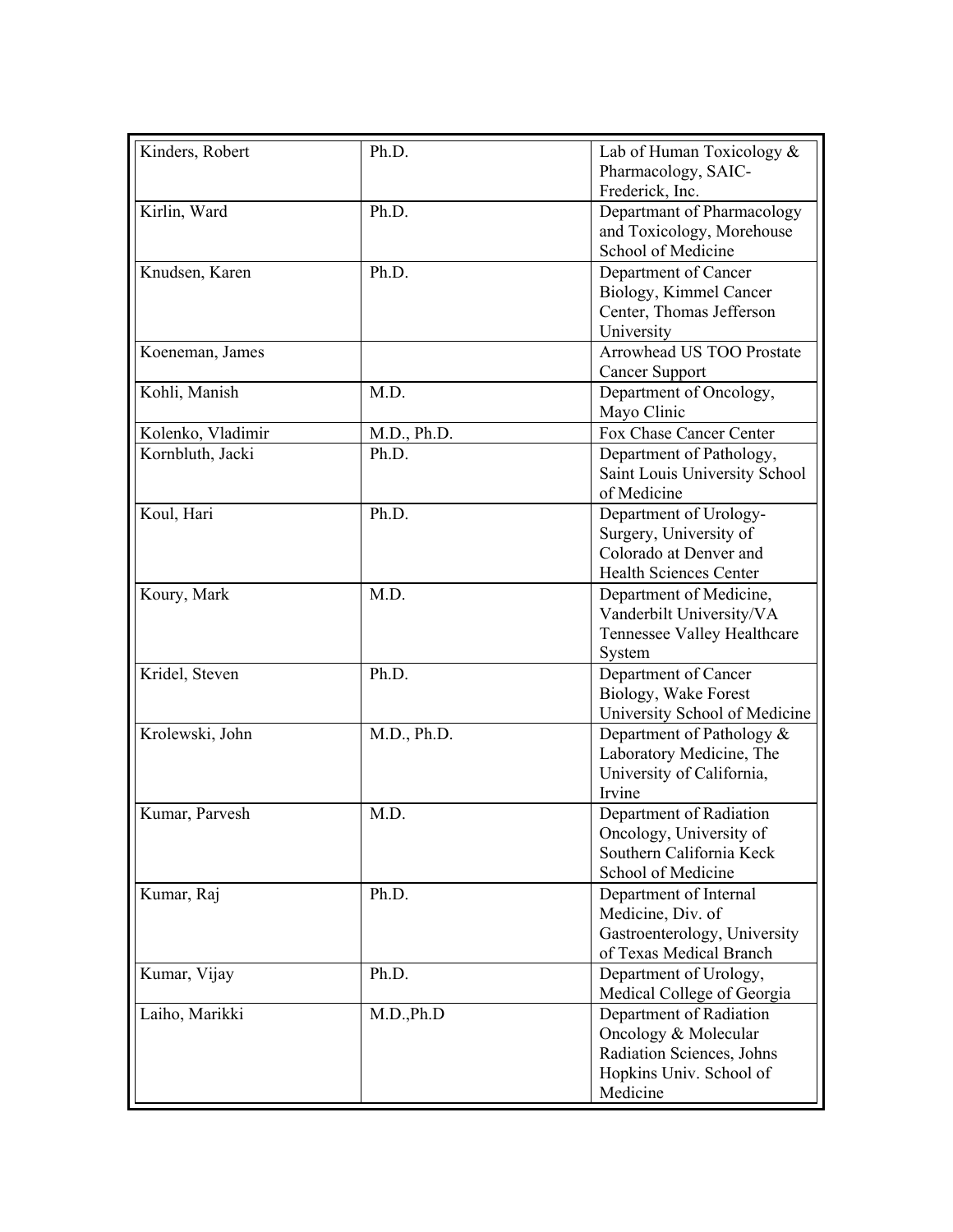| Lamb, Dolores             | Ph.D.         | Departments of Urology $\&$<br>Molecular and Cellular<br>Biology, Baylor College of<br>Medicine                  |
|---------------------------|---------------|------------------------------------------------------------------------------------------------------------------|
| Langton-Webster, Beatrice | Ph.D.         | Department of Research and<br>Development, BC Associates                                                         |
| Larner, James             | M.D.          | Department of Radiation<br>Oncolgy/Internal Medicine,<br>University of Virginia                                  |
| Laton-Taylor, Richard     |               | Longwood Medical Area<br>Prostate Cancer Support<br>Group                                                        |
| Leach, Robin              | Ph.D.         | Department of Cellular and<br>Structural Biology, University<br>of Texas Health Science<br>Center at San Antonio |
| Leber, Richard            |               | <b>UNC Prostate Support Group</b>                                                                                |
| Levenson, Anait           | M.D., Ph.D.   | Department of Urology,<br>Northwestern University<br>Feinberg School of Medicine                                 |
| Levin, Robin              | M.D., M.B.A.  | Scientific Review<br>Administrator                                                                               |
| Lewis, Lionel             | MB.BCh., M.D. | Department of Medicine,<br>Dartmouth College                                                                     |
| Li, Benyi                 | M.D., Ph.D.   | Department of Urology,<br>University of Kansas Medical<br>Center                                                 |
| Li, Long-Cheng            | M.D.          | Department of Urology,<br>University of California San<br>Francisco                                              |
| Li, Yi                    | Ph.D.         | Department of Molecular and<br>Cellular Biology, Baylor<br>College of Medicine                                   |
| Li, Zuofeng               | D.Sc.         | Department of Radiation<br>Oncology, University of<br>Florida College of Medicine                                |
| Liao, Dezhong             | M.D., Ph.D.   | Hormel Institute, University of<br>Minnesota                                                                     |
| Lin, Daniel               | M.D.          | Department of Urology,<br>University of Washington,<br>School of Medicine                                        |
| Lin, Jialing              | Ph.D.         | Department of Biochemistry<br>and Molecular Biology,<br>University of Oklahoma<br><b>Health Sciences Center</b>  |
| Lin, Ming-Fong            | Ph.D.         | Department of Biochemistry<br>& Molecular Biology,<br>University of Nebraska<br>Medical Center                   |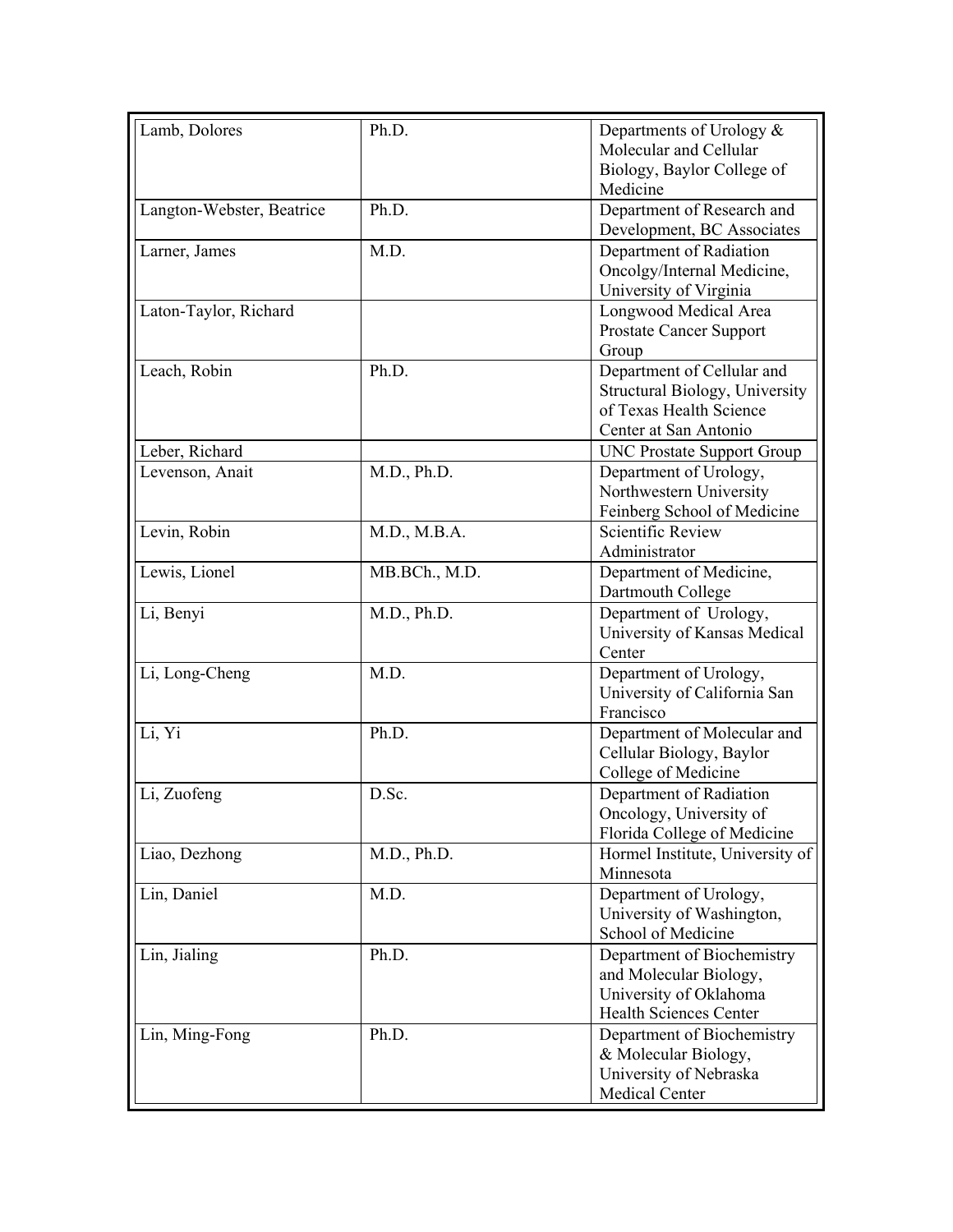| Department of Veterinary<br>Biosciences, Ohio State<br>University<br><b>Scientific Review</b><br>Linske-O'Connell, Lisa<br>Ph.D.<br>Administrator<br>Ph.D.<br>Lipkus, Isaac<br>Department of Cancer Center,<br>Duke University Medical<br>Center<br>Liu, Mingyao<br>Ph.D.<br>Departments of Biosciences &<br>Technology, Texas A&M<br>University System Health<br><b>Science Center</b><br>Liu, Xiaole<br>Ph.D.<br>Department of Biostatistics<br>and Computational Biology,<br>Dana Farber Cancer Institute<br>M.D., Ph.D.<br>Locker, Joseph<br>Department of Pathology,<br>Albert Einstein College of<br>Medicine<br>Ph.D.<br>Department of Urology &<br>Logan, Susan<br>Pharmacology, New York<br>University School of Medicine<br>Ph.D.<br>Lokeshwar, Balakrishna<br>Department of Urology,<br>University of Miami School of<br>Medicine<br>Lorenzi, Matthew<br>Ph.D.<br>Department of Oncology Drug<br>Discovery, Bristol-Myers<br>Squibb<br>Lubaroff, David<br>Ph.D.<br>Department of Urology,<br>University of Iowa<br>Luo, Jianhua<br>M.D., Ph.D.<br>Department of Pathology, |
|---------------------------------------------------------------------------------------------------------------------------------------------------------------------------------------------------------------------------------------------------------------------------------------------------------------------------------------------------------------------------------------------------------------------------------------------------------------------------------------------------------------------------------------------------------------------------------------------------------------------------------------------------------------------------------------------------------------------------------------------------------------------------------------------------------------------------------------------------------------------------------------------------------------------------------------------------------------------------------------------------------------------------------------------------------------------------------------|
|                                                                                                                                                                                                                                                                                                                                                                                                                                                                                                                                                                                                                                                                                                                                                                                                                                                                                                                                                                                                                                                                                       |
|                                                                                                                                                                                                                                                                                                                                                                                                                                                                                                                                                                                                                                                                                                                                                                                                                                                                                                                                                                                                                                                                                       |
|                                                                                                                                                                                                                                                                                                                                                                                                                                                                                                                                                                                                                                                                                                                                                                                                                                                                                                                                                                                                                                                                                       |
|                                                                                                                                                                                                                                                                                                                                                                                                                                                                                                                                                                                                                                                                                                                                                                                                                                                                                                                                                                                                                                                                                       |
|                                                                                                                                                                                                                                                                                                                                                                                                                                                                                                                                                                                                                                                                                                                                                                                                                                                                                                                                                                                                                                                                                       |
|                                                                                                                                                                                                                                                                                                                                                                                                                                                                                                                                                                                                                                                                                                                                                                                                                                                                                                                                                                                                                                                                                       |
|                                                                                                                                                                                                                                                                                                                                                                                                                                                                                                                                                                                                                                                                                                                                                                                                                                                                                                                                                                                                                                                                                       |
|                                                                                                                                                                                                                                                                                                                                                                                                                                                                                                                                                                                                                                                                                                                                                                                                                                                                                                                                                                                                                                                                                       |
|                                                                                                                                                                                                                                                                                                                                                                                                                                                                                                                                                                                                                                                                                                                                                                                                                                                                                                                                                                                                                                                                                       |
|                                                                                                                                                                                                                                                                                                                                                                                                                                                                                                                                                                                                                                                                                                                                                                                                                                                                                                                                                                                                                                                                                       |
|                                                                                                                                                                                                                                                                                                                                                                                                                                                                                                                                                                                                                                                                                                                                                                                                                                                                                                                                                                                                                                                                                       |
|                                                                                                                                                                                                                                                                                                                                                                                                                                                                                                                                                                                                                                                                                                                                                                                                                                                                                                                                                                                                                                                                                       |
|                                                                                                                                                                                                                                                                                                                                                                                                                                                                                                                                                                                                                                                                                                                                                                                                                                                                                                                                                                                                                                                                                       |
|                                                                                                                                                                                                                                                                                                                                                                                                                                                                                                                                                                                                                                                                                                                                                                                                                                                                                                                                                                                                                                                                                       |
|                                                                                                                                                                                                                                                                                                                                                                                                                                                                                                                                                                                                                                                                                                                                                                                                                                                                                                                                                                                                                                                                                       |
|                                                                                                                                                                                                                                                                                                                                                                                                                                                                                                                                                                                                                                                                                                                                                                                                                                                                                                                                                                                                                                                                                       |
|                                                                                                                                                                                                                                                                                                                                                                                                                                                                                                                                                                                                                                                                                                                                                                                                                                                                                                                                                                                                                                                                                       |
|                                                                                                                                                                                                                                                                                                                                                                                                                                                                                                                                                                                                                                                                                                                                                                                                                                                                                                                                                                                                                                                                                       |
|                                                                                                                                                                                                                                                                                                                                                                                                                                                                                                                                                                                                                                                                                                                                                                                                                                                                                                                                                                                                                                                                                       |
|                                                                                                                                                                                                                                                                                                                                                                                                                                                                                                                                                                                                                                                                                                                                                                                                                                                                                                                                                                                                                                                                                       |
|                                                                                                                                                                                                                                                                                                                                                                                                                                                                                                                                                                                                                                                                                                                                                                                                                                                                                                                                                                                                                                                                                       |
|                                                                                                                                                                                                                                                                                                                                                                                                                                                                                                                                                                                                                                                                                                                                                                                                                                                                                                                                                                                                                                                                                       |
|                                                                                                                                                                                                                                                                                                                                                                                                                                                                                                                                                                                                                                                                                                                                                                                                                                                                                                                                                                                                                                                                                       |
|                                                                                                                                                                                                                                                                                                                                                                                                                                                                                                                                                                                                                                                                                                                                                                                                                                                                                                                                                                                                                                                                                       |
|                                                                                                                                                                                                                                                                                                                                                                                                                                                                                                                                                                                                                                                                                                                                                                                                                                                                                                                                                                                                                                                                                       |
|                                                                                                                                                                                                                                                                                                                                                                                                                                                                                                                                                                                                                                                                                                                                                                                                                                                                                                                                                                                                                                                                                       |
|                                                                                                                                                                                                                                                                                                                                                                                                                                                                                                                                                                                                                                                                                                                                                                                                                                                                                                                                                                                                                                                                                       |
|                                                                                                                                                                                                                                                                                                                                                                                                                                                                                                                                                                                                                                                                                                                                                                                                                                                                                                                                                                                                                                                                                       |
|                                                                                                                                                                                                                                                                                                                                                                                                                                                                                                                                                                                                                                                                                                                                                                                                                                                                                                                                                                                                                                                                                       |
| University of Pittsburgh                                                                                                                                                                                                                                                                                                                                                                                                                                                                                                                                                                                                                                                                                                                                                                                                                                                                                                                                                                                                                                                              |
| Ph.D.<br>Department of Urology, Johns<br>Luo, Jun                                                                                                                                                                                                                                                                                                                                                                                                                                                                                                                                                                                                                                                                                                                                                                                                                                                                                                                                                                                                                                     |
| Hopkins University                                                                                                                                                                                                                                                                                                                                                                                                                                                                                                                                                                                                                                                                                                                                                                                                                                                                                                                                                                                                                                                                    |
| Lupold, Shawn<br>Ph.D.<br>Department of Urology, Johns                                                                                                                                                                                                                                                                                                                                                                                                                                                                                                                                                                                                                                                                                                                                                                                                                                                                                                                                                                                                                                |
| Hopkins University School of                                                                                                                                                                                                                                                                                                                                                                                                                                                                                                                                                                                                                                                                                                                                                                                                                                                                                                                                                                                                                                                          |
| Medicine                                                                                                                                                                                                                                                                                                                                                                                                                                                                                                                                                                                                                                                                                                                                                                                                                                                                                                                                                                                                                                                                              |
| Ma, Chang-Ming<br>Ph.D.<br>Department of Radiation                                                                                                                                                                                                                                                                                                                                                                                                                                                                                                                                                                                                                                                                                                                                                                                                                                                                                                                                                                                                                                    |
| Oncology, Fox Chase Cancer                                                                                                                                                                                                                                                                                                                                                                                                                                                                                                                                                                                                                                                                                                                                                                                                                                                                                                                                                                                                                                                            |
| Center                                                                                                                                                                                                                                                                                                                                                                                                                                                                                                                                                                                                                                                                                                                                                                                                                                                                                                                                                                                                                                                                                |
| Ph.D.<br>Progenics Pharmaceuticals,<br>Ma, Dangshe                                                                                                                                                                                                                                                                                                                                                                                                                                                                                                                                                                                                                                                                                                                                                                                                                                                                                                                                                                                                                                    |
| Inc.                                                                                                                                                                                                                                                                                                                                                                                                                                                                                                                                                                                                                                                                                                                                                                                                                                                                                                                                                                                                                                                                                  |
| Ma, Jing<br>M.D., Ph.D.<br>Department of Medicine,                                                                                                                                                                                                                                                                                                                                                                                                                                                                                                                                                                                                                                                                                                                                                                                                                                                                                                                                                                                                                                    |
| Brigham & Women's Hospital                                                                                                                                                                                                                                                                                                                                                                                                                                                                                                                                                                                                                                                                                                                                                                                                                                                                                                                                                                                                                                                            |
| & Harvard Medical School                                                                                                                                                                                                                                                                                                                                                                                                                                                                                                                                                                                                                                                                                                                                                                                                                                                                                                                                                                                                                                                              |
| Scientific Review<br>MacCollin, Mia<br>M.D.                                                                                                                                                                                                                                                                                                                                                                                                                                                                                                                                                                                                                                                                                                                                                                                                                                                                                                                                                                                                                                           |
| Administrator                                                                                                                                                                                                                                                                                                                                                                                                                                                                                                                                                                                                                                                                                                                                                                                                                                                                                                                                                                                                                                                                         |
| Machacek, Raymond<br>Longwood Medical Area                                                                                                                                                                                                                                                                                                                                                                                                                                                                                                                                                                                                                                                                                                                                                                                                                                                                                                                                                                                                                                            |
| <b>Prostate Cancer Support</b>                                                                                                                                                                                                                                                                                                                                                                                                                                                                                                                                                                                                                                                                                                                                                                                                                                                                                                                                                                                                                                                        |
| Group                                                                                                                                                                                                                                                                                                                                                                                                                                                                                                                                                                                                                                                                                                                                                                                                                                                                                                                                                                                                                                                                                 |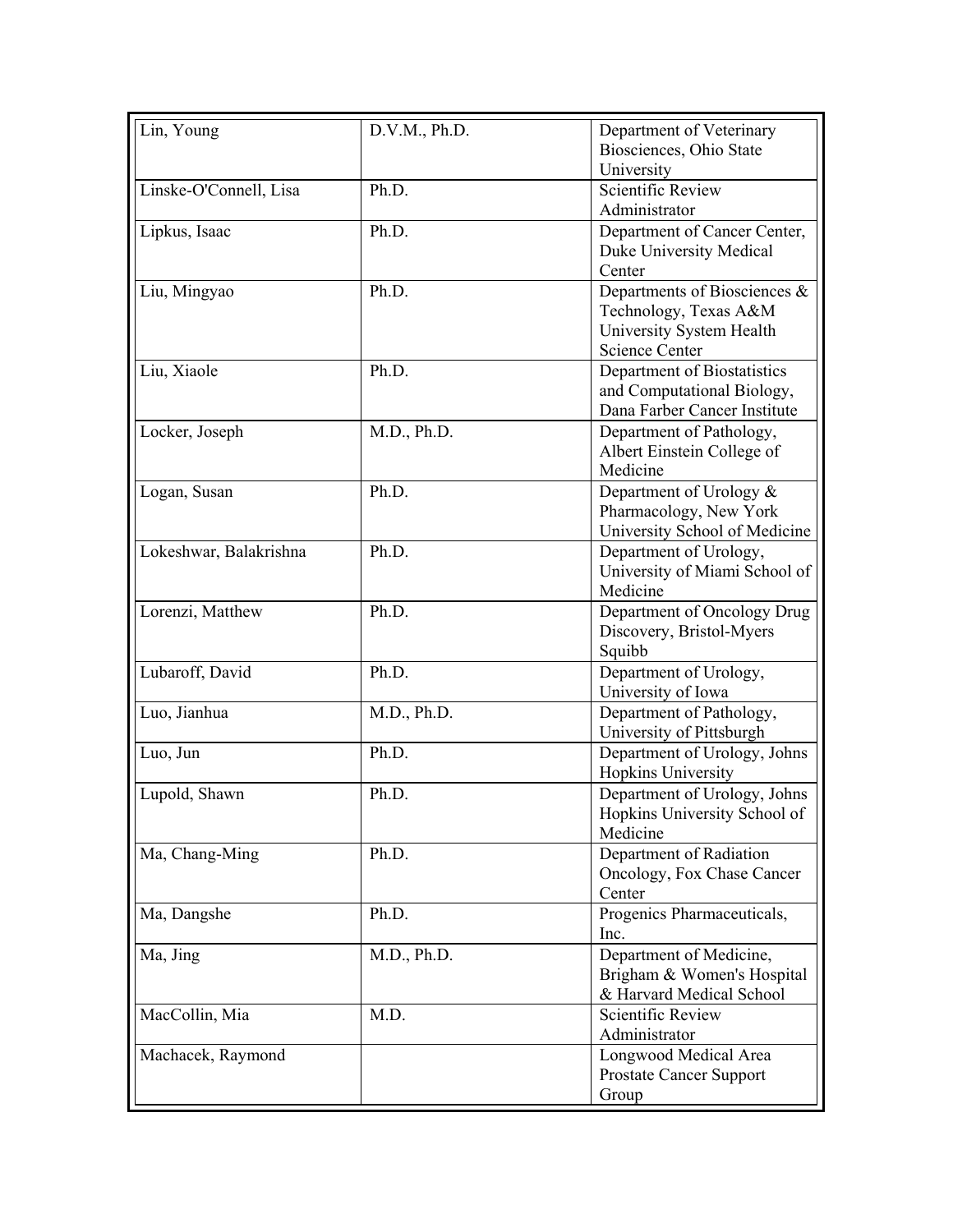| Madalengoitia, Jose | Ph.D.           | Department of Chemistry,<br>University of Vermont                                                      |
|---------------------|-----------------|--------------------------------------------------------------------------------------------------------|
| Mahato, Ram         | Ph.D.           | Department of Pharmaceutical<br>Sciences, University of                                                |
|                     |                 | Tennessee Health Science<br>Center                                                                     |
| Man, Yan-Gao        | M.D., Ph.D.     | Department of Gynecologic<br>and Breast Pathology, Armed<br>Forces Institute of Pathology              |
| Mandinova, Anna     | M.D., Ph.D      | Department of Dermatology-<br>CBRC, Harvard Medical<br>School-MGH                                      |
| Manfredi, James     | Ph.D.           | Department of Oncological<br>Sciences, Mount Sinai School<br>of Medicine                               |
| Martin, Daniel      | M.D.            | <b>Insitute for Systems Biology</b>                                                                    |
| Martyn, Donald      | Ph.D.           | <b>Scientific Review</b><br>Administrator                                                              |
| Mathis, James       | Ph.D.           | Department of Cellular<br>Biology and Anatomy,<br>Louisiana State University<br>Health Sciences Center |
| Matsunaga, Terry    | Ph.D., Pharm.D. | Department of Radiology,<br>University of Arizona                                                      |
| McConkey, David     | Ph.D.           | Department of Cancer<br>Biology, UT M.D. Anderson<br><b>Cancer Center</b>                              |
| McGavin, Mary       | Ph.D.           | <b>Scientific Review</b><br>Administrator                                                              |
| McGrew, Richard     |                 | Virginia Prostate Cancer<br>Coalition                                                                  |
| McPhaul, Michael    | M.D.            | Internal Medicine, UT<br>Southwestern                                                                  |
| Meeker, Alan        | Ph.D.           | Department of Pathology,<br>Johns Hopkins University<br>School of Medicine                             |
| Mehrmann, Louis     |                 | <b>American Cancer Society</b>                                                                         |
| Mehta, Rajeshwari   | Ph.D.           | Department of Surgical<br>Oncology, University of<br>Illinois Medical Center                           |
| Meier, Kathryn      | Ph.D.           | Department of Pharmaceutical<br>Sciences, Washington State<br>University                               |
| Melillo, Giovanni   | M.D.            | <b>National Cancer Institute</b><br>(NCI)-Frederick                                                    |
| Mercante, Donald    | Ph.D.           | Division of Biostatistics<br>Program, Louisiana State Univ<br><b>Health Sciences Center</b>            |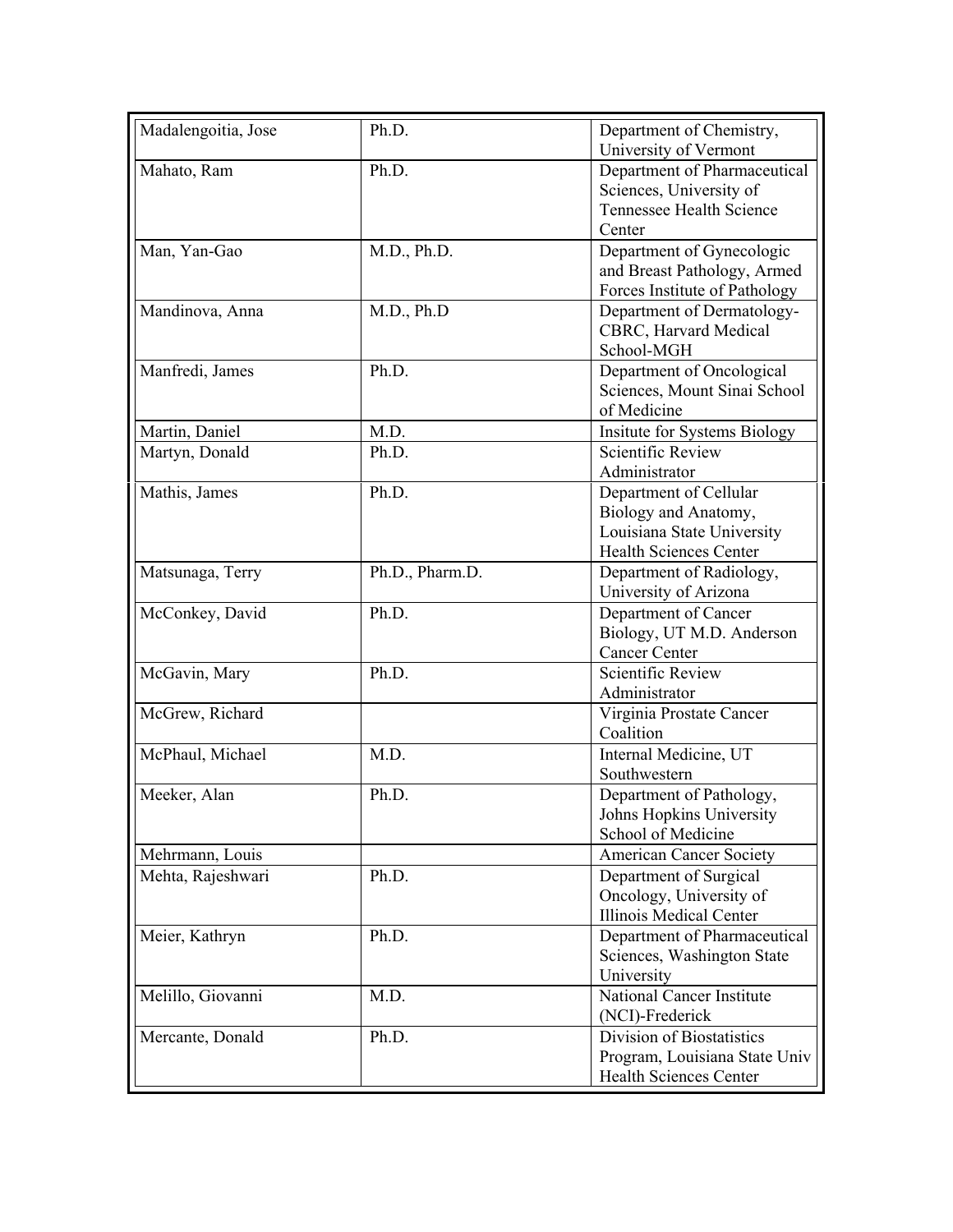| Mercola, Dan       | M.D., Ph.D. | University of California at                           |
|--------------------|-------------|-------------------------------------------------------|
|                    |             | Irvine                                                |
| Merkle, Carrie     | Ph.D., R.N. | Department of College of                              |
|                    |             | Nursing, University of<br>Arizona                     |
|                    | Ph.D.       |                                                       |
| Mikkelsen, Ross    |             | Department of Radiation<br>Oncology, Virginia         |
|                    |             | Commonwealth University                               |
| Miranti, Cindy     | Ph.D.       | Department of Laboratory of                           |
|                    |             | Integrin Signaling &                                  |
|                    |             | Tumorigenesis, Van Andel                              |
|                    |             | <b>Research Institute</b>                             |
| Mo, Yin-Yuan       | Ph.D.       | Department of Medical                                 |
|                    |             | Microbiology & Immunology,                            |
|                    |             | Southern Illinois Univ. School                        |
|                    |             | of Medicine                                           |
| Modig, Carl        |             | <b>WRAMC Prostate Cancer</b>                          |
|                    |             | <b>Support Group</b>                                  |
| Mohler, James      | M.D.        | Department of Urologic                                |
|                    |             | Oncology, Roswell Park                                |
|                    |             | Cancer Institute                                      |
| Mongin, Stan       |             | Ann's Place, The Home of I                            |
|                    |             | Can                                                   |
| Montgomery, Robert | M.D.        | Department of Medical                                 |
|                    |             | Oncology, University of                               |
|                    |             | Washington                                            |
| Moore, Bob         | Ph.D.       | Department of Pharmaceutical                          |
|                    |             | Science, University of                                |
|                    |             | Tennesse                                              |
| Morgan, J.H.       |             | US TOO Chapter, Co-                                   |
|                    |             | sponsered by Westminst                                |
| Morris, Patricia   | Ph.D.       | Department of Population                              |
|                    |             | Council, The Rockefeller                              |
|                    |             | University                                            |
| Morrissey, Colm    | Ph.D.       | Department of Urology,                                |
|                    |             | University of Washington                              |
| Morton, Ronald     | Jr., M.D.   | GTx, Inc.                                             |
| Most, David        |             | Health Information Research,                          |
|                    |             | Inc. $(a 501c3)$                                      |
| Mueller, Barbara   | Ph.D.       | Scientific Review                                     |
|                    |             | Administrator                                         |
| Nagarkatti, Mitzi  | Ph.D.       | Department of Pathology,                              |
|                    |             | Microbiology and                                      |
|                    |             | Immunology, University of<br>South Carolina School of |
|                    |             |                                                       |
|                    |             | Medicine                                              |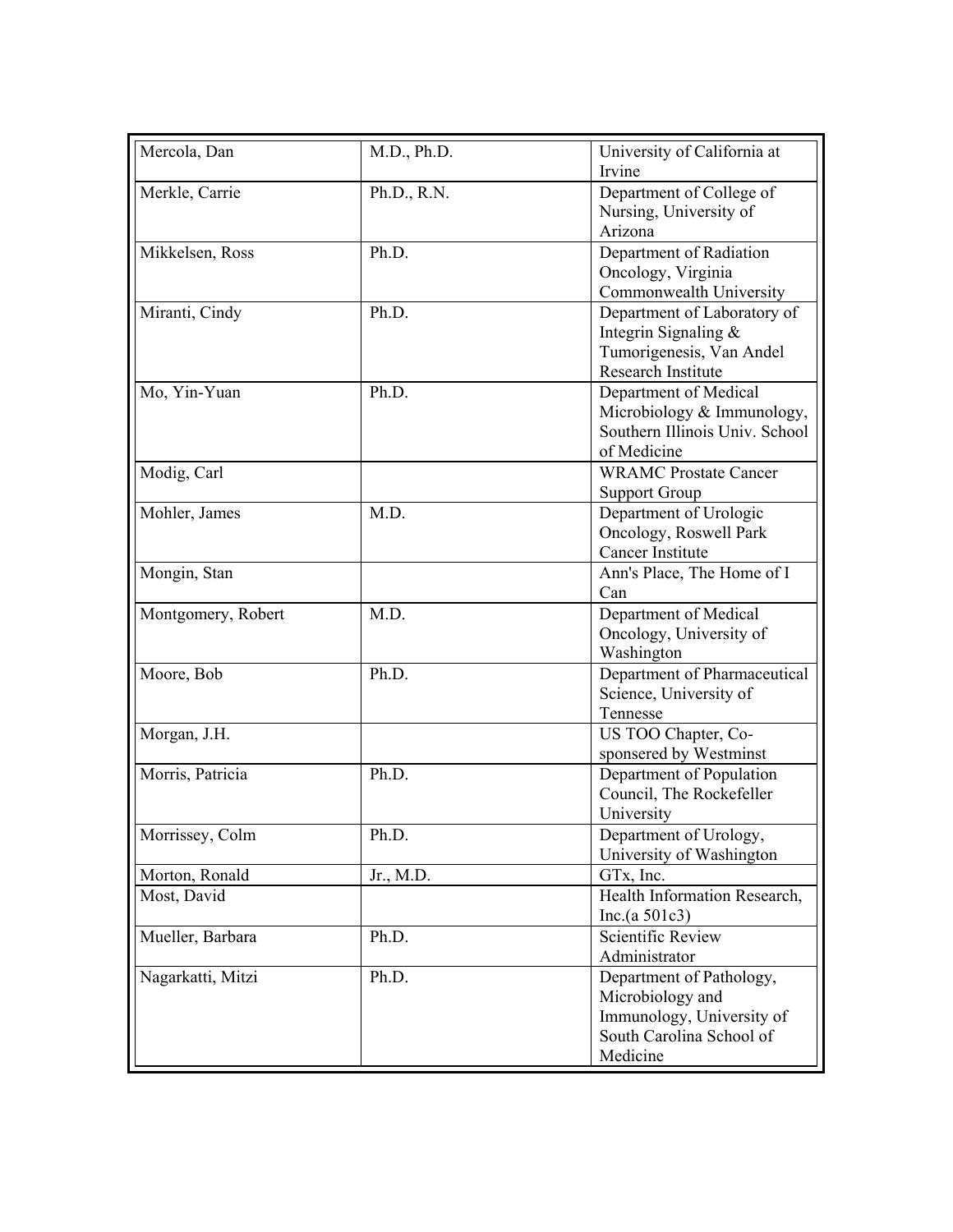| Naik, Madhavi     | Ph.D.       | Department of Biochemistry           |
|-------------------|-------------|--------------------------------------|
|                   |             | and Molecular Biology,               |
|                   |             | Wright State University              |
| Nanus, David      | M.D.        | Department of Medicine,              |
|                   |             | Weill Medical College                |
| Narla, Goutham    | M.D., Ph.D. | Department of Medicine,              |
|                   |             | Genetics & Genomic                   |
|                   |             | Sciences, Icahn Medical              |
|                   |             | <b>Institute-Mount Sinai Medical</b> |
|                   |             | Ctr.                                 |
| Navone, Nora      | M.D., Ph.D. | Department of Genitourinary          |
|                   |             | Medical Oncology, Univ of            |
|                   |             | Texas M.D. Anderson Cancer           |
|                   |             | Center                               |
| Naylor, Susan     | Ph.D.       | Department of Cellular and           |
|                   |             | Structural Biology, University       |
|                   |             | of Texas Health Science              |
|                   |             | Center at San Antonio                |
| Neill, Kathleen   | Ph.D.       | Center for Clinical Bioethics,       |
|                   |             | Georgetown University                |
|                   |             | <b>Medical Center</b>                |
| Nelson, Colleen   | Ph.D.       | Institute of Health and              |
|                   |             | Biomedical Innovation,               |
|                   |             | Queensland University of             |
|                   |             | Technology                           |
| Nettles, Kendall  | Ph.D.       | Department of Biomedical             |
|                   |             | Research, The Scripps                |
|                   |             | Research Institute                   |
| Njar, Vincent     | Ph.D.       | Department of Pharmacology           |
|                   |             | & Experimental Therapeutics,         |
|                   |             | University of Maryland               |
|                   |             | School of Medicine                   |
| Nordeen, Steven   | Ph.D.       | Department of Pathology,             |
|                   |             | University of Colorado               |
|                   |             | Denver                               |
| Norris, James     | Ph.D.       | Department of Microbiology           |
|                   |             | and Immunology, Medical              |
|                   |             | University of South Carolina         |
| Nowak, Joel       |             | Malecare, Inc.                       |
| Nowlin, Jon       |             | Carson UsToo Prostate Cancer         |
|                   |             | <b>Support Group</b>                 |
| Odedina, Folakemi | Ph.D.       | Program in Economic, Social          |
|                   |             | and Administrative Pharmacy,         |
|                   |             | Florida A&M University               |
|                   |             | College of Pharmacy and              |
|                   |             | <b>Pharmaceutical Sciences</b>       |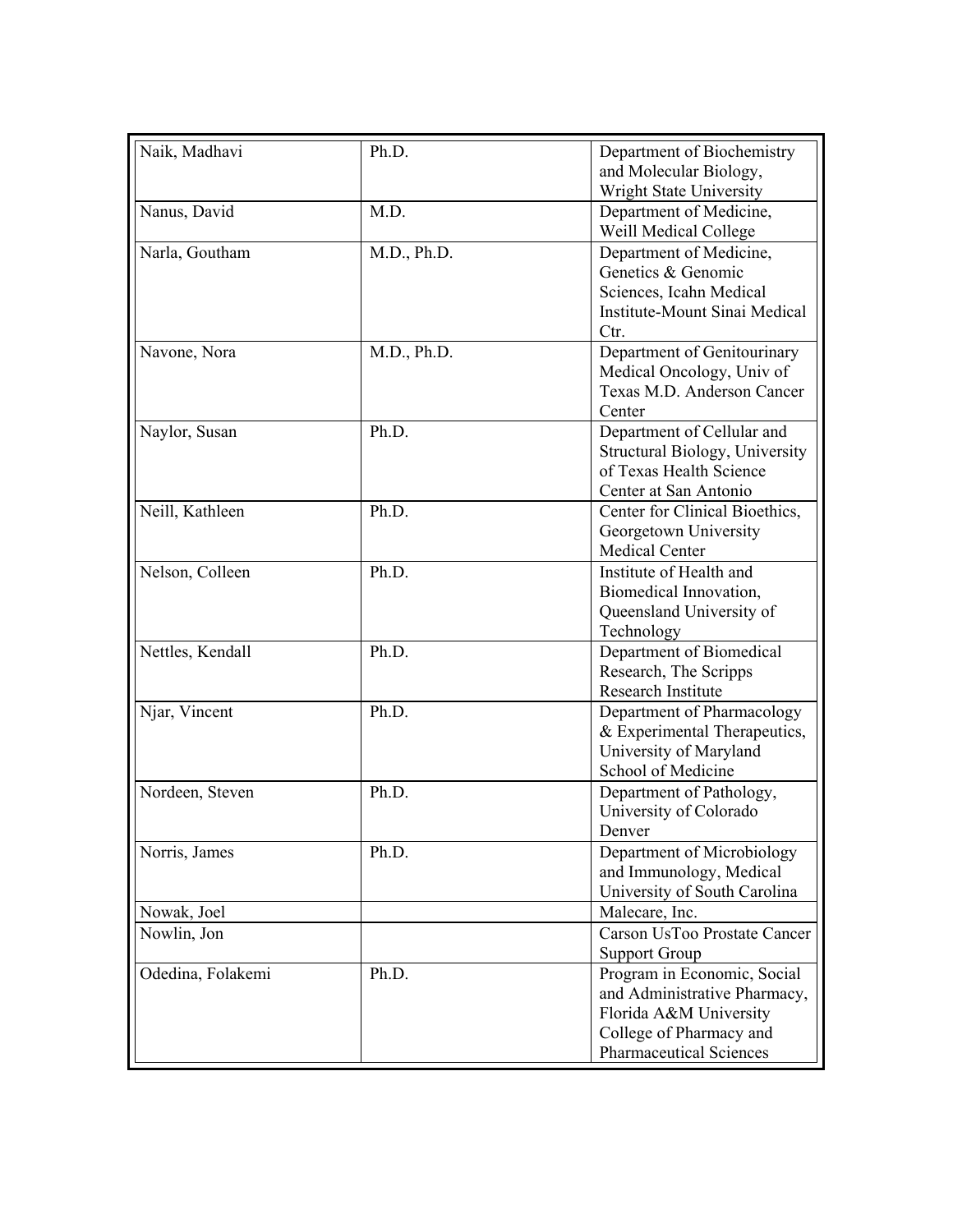| O'Donnell, Robert   | M.D., Ph.D.   | Department of Internal                                      |
|---------------------|---------------|-------------------------------------------------------------|
|                     |               | Medicine, University of<br>California-Davis                 |
| Ogunyemi, Omolola   | Ph.D.         | Center for Biomedical                                       |
|                     |               | Informatics, Charles Drew                                   |
|                     |               | University of Medicine and                                  |
|                     |               | Science                                                     |
| Oh, William         | M.D.          | Department of Lank Ctr. for                                 |
|                     |               | Genitourinary Oncology, Dana                                |
|                     |               | Farber Cancer Institute                                     |
| O'Keefe, Denise     | Ph.D.         | Department of Urology,                                      |
|                     |               | University of Pittsburgh                                    |
| Olsen, Allan        |               | <b>US TOO!</b> Southern New                                 |
|                     |               | Mexico                                                      |
| Olumi, Aria         | M.D.          | Department of Urology,                                      |
|                     |               | <b>Massachusetts General</b>                                |
|                     |               | Hospital/Harvard Medical                                    |
|                     |               | School                                                      |
| O'Rourke, Maureen   | Ph.D.         | Department of Adult Health,                                 |
|                     |               | University of North Carolina,                               |
|                     |               | Greensboro                                                  |
| Osman, Iman         | M.D.          | Department of Urology, New                                  |
|                     |               | York University School of                                   |
|                     |               | Medicine                                                    |
| Ostrer, Harry       | M.D.          | Department of Pediatrics &                                  |
|                     |               | Pathology & Medicine, New                                   |
|                     |               | York University School of                                   |
|                     |               | Medicine                                                    |
| Ouhtit, Allal       | Ph.D., M.P.H. | Department of Pathology,                                    |
|                     |               | Lousiana State University                                   |
|                     |               | <b>Health Sciences Center</b>                               |
| Owen, Thomas        |               | Longwood Medical Area                                       |
|                     |               | Prostate Cancer Support Group                               |
| Palakurthi, Srinath | Ph.D.         | Rangel College of Pharmacy,                                 |
|                     |               | Texas A&M Health Science                                    |
|                     |               | Center                                                      |
| Palapattu, Ganesh   | M.D.          | Department of Urology,                                      |
|                     |               | University of Rochester                                     |
|                     |               | School of Medicine                                          |
| Pan, Tinsu          | Ph.D.         | Department of Imaging                                       |
|                     |               | Physics, University of Texas<br>M.D. Anderson Cancer Center |
|                     |               |                                                             |
| Parker, Alexander   | Ph.D.         | Department of Cancer Center,<br>Mayo Clinic                 |
| Parsons, J. Kellogg | M.D.          | Morris Cancer Center,                                       |
|                     |               | University of California, San                               |
|                     |               | Diego                                                       |
|                     |               |                                                             |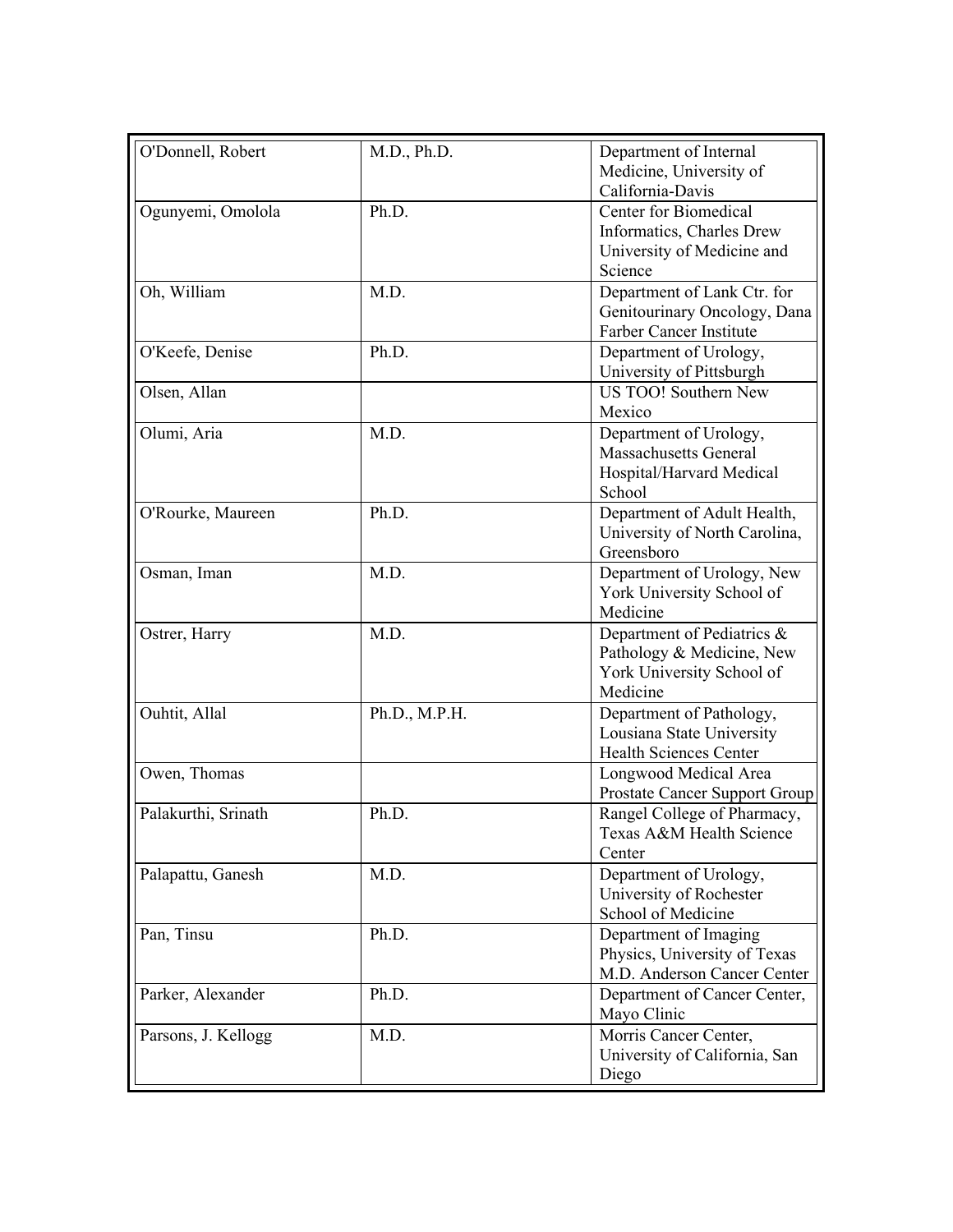| Paunesku, Tatjana    | Ph.D.         | Department of Radiation            |
|----------------------|---------------|------------------------------------|
|                      |               | Oncology, Northwestern             |
|                      |               | University                         |
| Pavlovich, Christian | M.D.          | Department of Urology, Johns       |
|                      |               | Hopkins University                 |
| Peehl, Donna         | Ph.D.         | Department of Urology,             |
|                      |               | <b>Stanford University Medical</b> |
|                      |               | Center                             |
| Perez-Stable, Carlos | Ph.D.         | Department of Medicine             |
|                      |               | /Endocrinology, Miami V.A.         |
|                      |               | <b>Medical Center</b>              |
| Perreault, Ronald    |               | US TOO Chapter                     |
| Peterson, Leif       | Ph.D.         | Center for Biostatistics, The      |
|                      |               | Methodist Hospital Research        |
|                      |               | Institute                          |
| Pfarr, Curt          | Ph.D.         | Department of Medical              |
|                      |               | Education, Paul L. Foster          |
|                      |               | School of Medicine                 |
| Pfeffer, Lewis       |               | The Prostate Forum of              |
|                      |               | Fullerton, CA                      |
| Pflug, Beth          | Ph.D.         | Department of Urology,             |
|                      |               | University of Pittsburgh           |
| Phillips, Mark       | Ph.D.         | Department of Radiation            |
|                      |               | Oncology, University of            |
|                      |               | <b>Washington Medical Center</b>   |
| Phillips, Walter     |               | Longwood Medical Area              |
|                      |               | <b>Prostate Cancer Support</b>     |
|                      |               | Group                              |
| Pine, Pamela         | Ph.D., M.P.H. | Scientific Review                  |
|                      |               | Administrator                      |
| Pisarev, Vladimir    | Ph.D.         | Department of Surgery,             |
|                      |               | University of Nebraska             |
|                      |               | Medical Center                     |
| Plas, David          | Ph.D.         | Department of Cancer and           |
|                      |               | Cell Biology, University of        |
|                      |               | Cincinnati                         |
| Popejoy, Michael     |               | <b>US TOO Charlotte NC</b>         |
|                      |               | Chapter                            |
| Posadas, Edwin       | M.D.          | Departments of Medicine and        |
|                      |               | Surgery, University of             |
|                      |               | Chicago                            |
| Povirk, Lawrence     | Ph.D.         | Department of Pharmacology         |
|                      |               | and Toxicology, Virginia           |
|                      |               | Commonwealth University            |
| Qiu, Yun             | Ph.D.         | Department of Pharmacology         |
|                      |               | & Experimental Therapeutics,       |
|                      |               | University of Maryland             |
|                      |               | School of Medicine                 |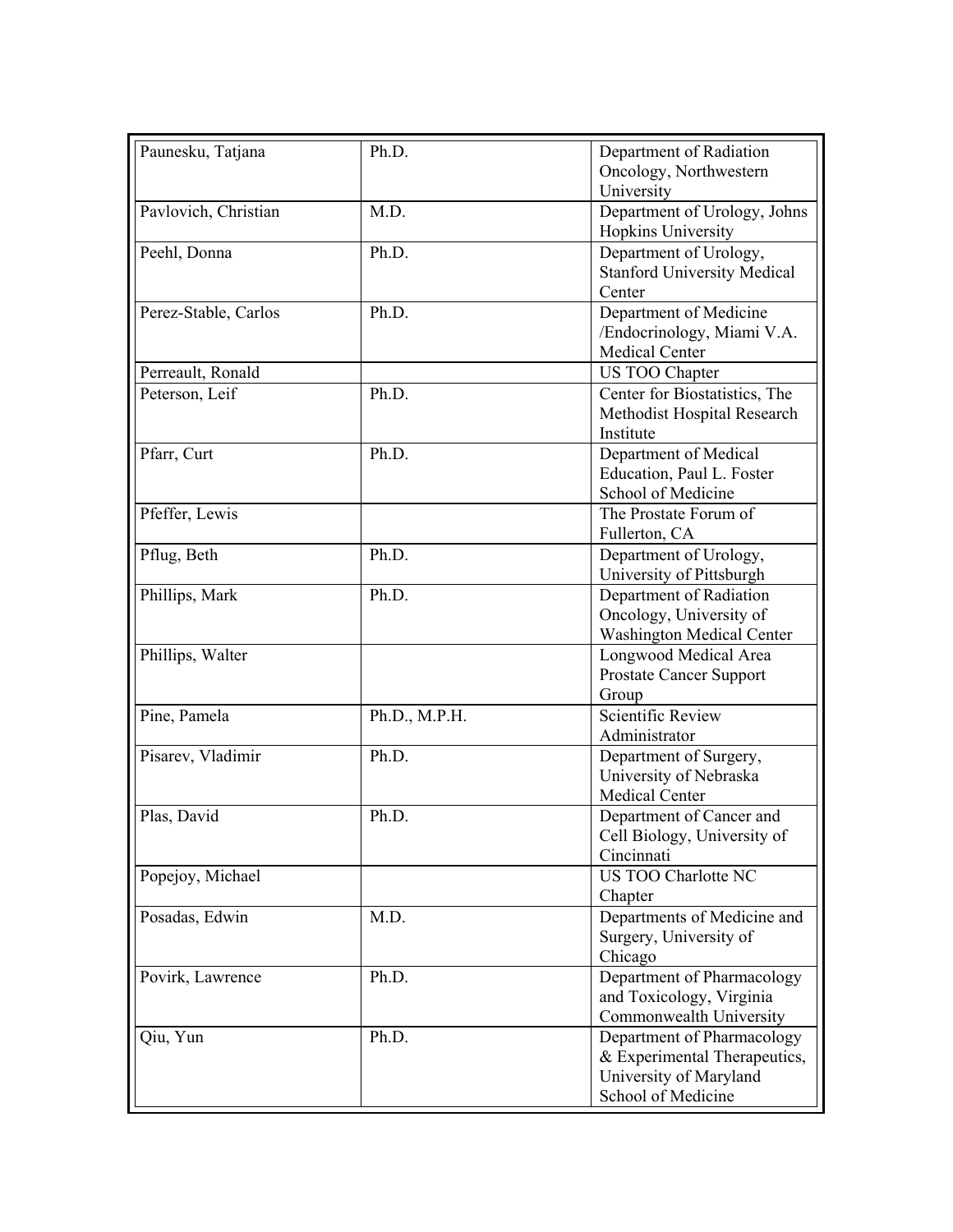| Rana, Ajay           | Ph.D.       | Department of Pharmacology,<br>Loyola University Medical |
|----------------------|-------------|----------------------------------------------------------|
|                      |             | Center                                                   |
| Rasheed, Jamal       |             | <b>US TOO International</b>                              |
| Ray, Ratna           | Ph.D.       | Department of Pathology,                                 |
|                      |             | Saint Louis University                                   |
| Reid, James          |             | <b>US TOO Prostate Cancer</b>                            |
|                      |             | <b>Support Group</b>                                     |
| Rennert, Hanna       | Ph.D.       | Department of Pathology and                              |
|                      |             | Laboratory Medicine, Weill                               |
|                      |             | <b>Cornell Medical College</b>                           |
| Rhim, Johng          | M.D.        | Department of Surgery, Ctr.                              |
|                      |             | for Prostate Disease Research,                           |
|                      |             | <b>USUHS</b>                                             |
| Richardson, John     |             | <b>American Cancer Society</b>                           |
| Riobo, Natalia       | Ph.D.       | Department of Biochemistry                               |
|                      |             | & Molecular Biology, Thomas                              |
|                      |             | Jefferson University                                     |
| Rosbury, Blake       |             | Friend For Life                                          |
| Rosser, Charles      | M.D.        | Department of Urology,                                   |
|                      |             | University of Florida                                    |
| Rowley, David        | Ph.D.       | Department of Molecular and                              |
|                      |             | Cellular Biology, Baylor                                 |
|                      |             | College of Medicine                                      |
| Saenz, R.D.          |             | <b>Arkansas Prostate Cancer</b><br>Foundation            |
| Sanderson, Maureen   | Ph.D.       | Department Obstetrics and                                |
|                      |             | Gynecology, Meharry Medical                              |
|                      |             | College                                                  |
| Sanfilippo, Nicholas | M.D.        | Department of Radiation                                  |
|                      |             | Oncology, New York                                       |
|                      |             | University School of Medicine                            |
| Sarkar, Fazlul       | Ph.D.       | Department of Pathology,                                 |
|                      |             | Wayne State University                                   |
|                      |             | School of Medicine                                       |
| Satcher, Robert      | M.D., Ph.D. | Department of Orthopedic                                 |
|                      |             | Oncology, M.D. Anderson                                  |
|                      |             | Cancer Center of University of                           |
|                      |             | Texas                                                    |
| Saw, Cheng           | Ph.D.       | Department of Radiation                                  |
|                      |             | Oncology, Penn State Cancer                              |
|                      |             | Institute                                                |
| Sawyer, Stephen      | Ph.D.       | Department of Pharmacology                               |
|                      |             | and Toxicology, Virginia<br>Commonwealth Univ. School    |
|                      |             |                                                          |
|                      |             | of Medicine                                              |
| Schaerdel, Arthur    | D.V.M.      | Scientific Review                                        |
|                      |             | Administrator                                            |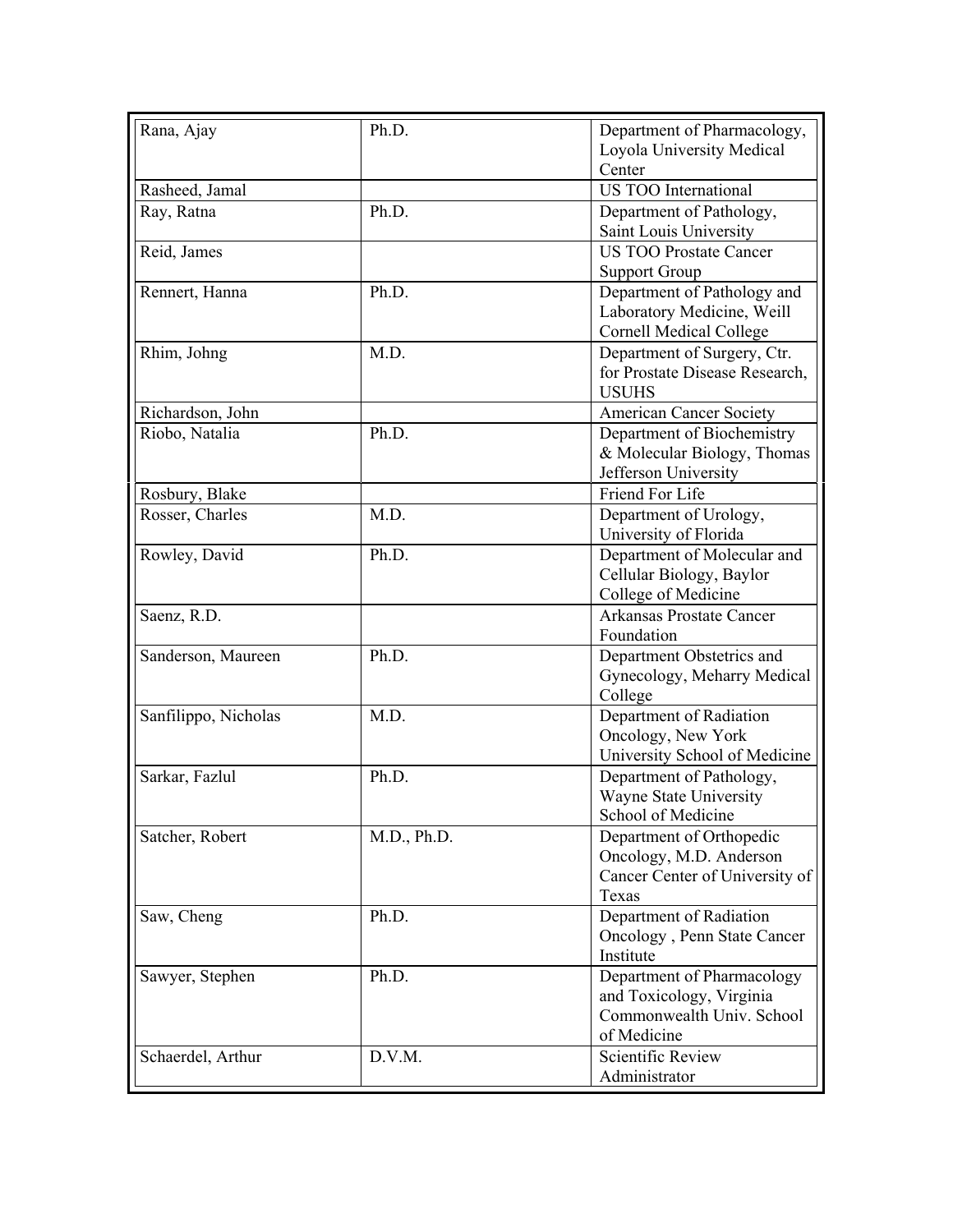| Schiff, Peter         | M.D., Ph.D. | Department of Radiation<br>Oncology, Columbia<br><b>University Medical Center</b>                                                         |
|-----------------------|-------------|-------------------------------------------------------------------------------------------------------------------------------------------|
| Schneider, Barbara    | Ph.D.       | Department of Medicine,<br>Vanderbilt University Medical<br>Center                                                                        |
| Schneider, Erasmus    | Ph.D.       | Department of Molecular<br>Medicine, Wadsworth Center                                                                                     |
| Schoenberger, Stephen | Ph.D.       | Division of Cellular<br>Immunology, La Jolla Institute<br>for Allergy and Immunology                                                      |
| Schwartz, Harold      | Ph.D.       | <b>Scientific Review</b><br>Administrator                                                                                                 |
| Sealy, Linda          | Ph.D.       | Department of Molecular<br>Physiology and Biophysics,<br>Vanderbilt University                                                            |
| Shah, Girish          | Ph.D.       | Department of Pharmaceutical<br>Sciences, University of<br>Louisiana                                                                      |
| Sharma, Dipali        | Ph.D.       | Department of Hematology &<br>Oncology, Emory University<br>School of Medicine                                                            |
| Sharma, Padmanee      | M.D., Ph.D. | Department of Onocology and<br>Immunology, GU Medical                                                                                     |
| Sheikh, M. Saeed      | M.D., Ph.D. | Department of Pharmacology,<br><b>SUNY Upstate Medical</b><br>University                                                                  |
| Shelton, Artie        |             | US TOO International, Inc.                                                                                                                |
| Shen, Ji              | Ph.D.       | <b>Scientific Review</b><br>Administrator                                                                                                 |
| Shen, Zhiyuan         | M.D., Ph.D. | Department of Radiation<br>Oncology, Div. of Radiation<br>Cancer Biology, Univ of<br>Medicine & Dentistry of New<br>Jersey Medical School |
| Shepard, George       |             | <b>UNC Prostate Cancer Support</b><br>Group                                                                                               |
| Showalter, Paul       |             | <b>Chestertown Hospital Prostate</b><br><b>Support Group</b>                                                                              |
| Showe, Michael        | Ph.D.       | Department of Computational<br>Biology, Wistar Institute                                                                                  |
| Shurin, Michael       | M.D., Ph.D  | Department of Pathology and<br>Immunology, University of<br>Pittsburgh Medical Center                                                     |
| Signoretti, Sabina    | M.D.        | Department of Pathology,<br>Brigham and Women's<br>Hospital, Harvard Medical<br>School                                                    |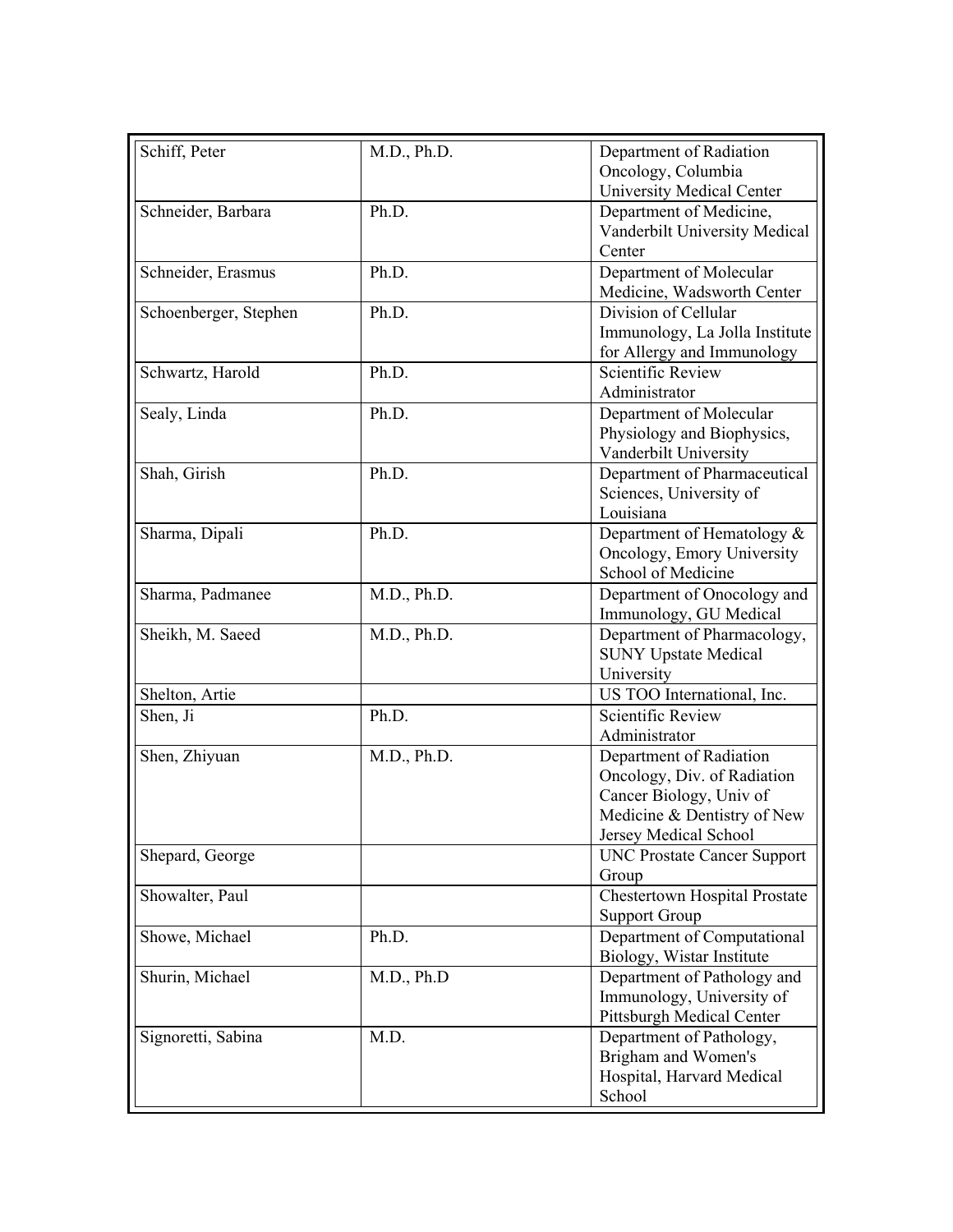| Sciences, University of<br>Delaware<br>Silva, Corinne<br>Ph.D.<br>Department of Medicine and<br>Endocrinology, University of<br>Virginia Medical School<br><b>Scientific Review</b><br>Ph.D.<br>Silver, Barbara<br>Administrator<br>Simpson, Melanie<br>Ph.D.<br>Department of Biochemistry,<br>University of Nebraska<br>Lincoln<br>Simpson-Haidaris, Patricia<br>Ph.D.<br>Department of<br>Medicine/Hematology-<br>Oncology, Univ of Rochester<br>School of Medicine &<br>Dentistry<br>Singal, Rakesh<br>M.D.<br>Department of<br>Hematology/Oncology,<br>University of Miami<br>M.D.<br>Department of Radiation<br>Singh, Anurag<br>Medicine, Roswell Park<br>Cancer Institute<br>Ph.D.<br>Singh, Rakesh<br>Department of Pathology and<br>Microbiology, University of<br>Nebraska Medical Center<br>Singh, Shailesh<br>Ph.D.<br>Department of James Graham<br>Brown Cancer Center,<br>University of Louisville<br>School of Medicine<br><b>Scientific Review</b><br>Ph.D.<br>Singletary, Keith<br>Administrator<br>Sinha, Akhouri<br>Ph.D.<br>Department of Genetics, Cell<br>Biology & Development,<br>University of Minnesota<br>Siochi, Alfredo<br>Ph.D.<br>Department of Radiation<br>Oncology, University of Iowa<br>Department of Physiology,<br>Skafar, Debra<br>Ph.D.<br>Wayne State University<br>School of Medicine<br>Department of<br>Skapek, Stephen<br>M.D.<br>Hematology/Oncology<br>(Molecular Therapeutics),<br>University of Chicago<br>Slaton, Joel<br>Department of Urologic<br>M.D.<br>Surgery, University of<br>Minnesota<br><b>Scientific Review</b><br>M.A.<br>Sloboda, Walter<br>Administrator | Sikes, Robert | Ph.D. | Department of Biological |
|-----------------------------------------------------------------------------------------------------------------------------------------------------------------------------------------------------------------------------------------------------------------------------------------------------------------------------------------------------------------------------------------------------------------------------------------------------------------------------------------------------------------------------------------------------------------------------------------------------------------------------------------------------------------------------------------------------------------------------------------------------------------------------------------------------------------------------------------------------------------------------------------------------------------------------------------------------------------------------------------------------------------------------------------------------------------------------------------------------------------------------------------------------------------------------------------------------------------------------------------------------------------------------------------------------------------------------------------------------------------------------------------------------------------------------------------------------------------------------------------------------------------------------------------------------------------------------------------------------------------------------|---------------|-------|--------------------------|
|                                                                                                                                                                                                                                                                                                                                                                                                                                                                                                                                                                                                                                                                                                                                                                                                                                                                                                                                                                                                                                                                                                                                                                                                                                                                                                                                                                                                                                                                                                                                                                                                                             |               |       |                          |
|                                                                                                                                                                                                                                                                                                                                                                                                                                                                                                                                                                                                                                                                                                                                                                                                                                                                                                                                                                                                                                                                                                                                                                                                                                                                                                                                                                                                                                                                                                                                                                                                                             |               |       |                          |
|                                                                                                                                                                                                                                                                                                                                                                                                                                                                                                                                                                                                                                                                                                                                                                                                                                                                                                                                                                                                                                                                                                                                                                                                                                                                                                                                                                                                                                                                                                                                                                                                                             |               |       |                          |
|                                                                                                                                                                                                                                                                                                                                                                                                                                                                                                                                                                                                                                                                                                                                                                                                                                                                                                                                                                                                                                                                                                                                                                                                                                                                                                                                                                                                                                                                                                                                                                                                                             |               |       |                          |
|                                                                                                                                                                                                                                                                                                                                                                                                                                                                                                                                                                                                                                                                                                                                                                                                                                                                                                                                                                                                                                                                                                                                                                                                                                                                                                                                                                                                                                                                                                                                                                                                                             |               |       |                          |
|                                                                                                                                                                                                                                                                                                                                                                                                                                                                                                                                                                                                                                                                                                                                                                                                                                                                                                                                                                                                                                                                                                                                                                                                                                                                                                                                                                                                                                                                                                                                                                                                                             |               |       |                          |
|                                                                                                                                                                                                                                                                                                                                                                                                                                                                                                                                                                                                                                                                                                                                                                                                                                                                                                                                                                                                                                                                                                                                                                                                                                                                                                                                                                                                                                                                                                                                                                                                                             |               |       |                          |
|                                                                                                                                                                                                                                                                                                                                                                                                                                                                                                                                                                                                                                                                                                                                                                                                                                                                                                                                                                                                                                                                                                                                                                                                                                                                                                                                                                                                                                                                                                                                                                                                                             |               |       |                          |
|                                                                                                                                                                                                                                                                                                                                                                                                                                                                                                                                                                                                                                                                                                                                                                                                                                                                                                                                                                                                                                                                                                                                                                                                                                                                                                                                                                                                                                                                                                                                                                                                                             |               |       |                          |
|                                                                                                                                                                                                                                                                                                                                                                                                                                                                                                                                                                                                                                                                                                                                                                                                                                                                                                                                                                                                                                                                                                                                                                                                                                                                                                                                                                                                                                                                                                                                                                                                                             |               |       |                          |
|                                                                                                                                                                                                                                                                                                                                                                                                                                                                                                                                                                                                                                                                                                                                                                                                                                                                                                                                                                                                                                                                                                                                                                                                                                                                                                                                                                                                                                                                                                                                                                                                                             |               |       |                          |
|                                                                                                                                                                                                                                                                                                                                                                                                                                                                                                                                                                                                                                                                                                                                                                                                                                                                                                                                                                                                                                                                                                                                                                                                                                                                                                                                                                                                                                                                                                                                                                                                                             |               |       |                          |
|                                                                                                                                                                                                                                                                                                                                                                                                                                                                                                                                                                                                                                                                                                                                                                                                                                                                                                                                                                                                                                                                                                                                                                                                                                                                                                                                                                                                                                                                                                                                                                                                                             |               |       |                          |
|                                                                                                                                                                                                                                                                                                                                                                                                                                                                                                                                                                                                                                                                                                                                                                                                                                                                                                                                                                                                                                                                                                                                                                                                                                                                                                                                                                                                                                                                                                                                                                                                                             |               |       |                          |
|                                                                                                                                                                                                                                                                                                                                                                                                                                                                                                                                                                                                                                                                                                                                                                                                                                                                                                                                                                                                                                                                                                                                                                                                                                                                                                                                                                                                                                                                                                                                                                                                                             |               |       |                          |
|                                                                                                                                                                                                                                                                                                                                                                                                                                                                                                                                                                                                                                                                                                                                                                                                                                                                                                                                                                                                                                                                                                                                                                                                                                                                                                                                                                                                                                                                                                                                                                                                                             |               |       |                          |
|                                                                                                                                                                                                                                                                                                                                                                                                                                                                                                                                                                                                                                                                                                                                                                                                                                                                                                                                                                                                                                                                                                                                                                                                                                                                                                                                                                                                                                                                                                                                                                                                                             |               |       |                          |
|                                                                                                                                                                                                                                                                                                                                                                                                                                                                                                                                                                                                                                                                                                                                                                                                                                                                                                                                                                                                                                                                                                                                                                                                                                                                                                                                                                                                                                                                                                                                                                                                                             |               |       |                          |
|                                                                                                                                                                                                                                                                                                                                                                                                                                                                                                                                                                                                                                                                                                                                                                                                                                                                                                                                                                                                                                                                                                                                                                                                                                                                                                                                                                                                                                                                                                                                                                                                                             |               |       |                          |
|                                                                                                                                                                                                                                                                                                                                                                                                                                                                                                                                                                                                                                                                                                                                                                                                                                                                                                                                                                                                                                                                                                                                                                                                                                                                                                                                                                                                                                                                                                                                                                                                                             |               |       |                          |
|                                                                                                                                                                                                                                                                                                                                                                                                                                                                                                                                                                                                                                                                                                                                                                                                                                                                                                                                                                                                                                                                                                                                                                                                                                                                                                                                                                                                                                                                                                                                                                                                                             |               |       |                          |
|                                                                                                                                                                                                                                                                                                                                                                                                                                                                                                                                                                                                                                                                                                                                                                                                                                                                                                                                                                                                                                                                                                                                                                                                                                                                                                                                                                                                                                                                                                                                                                                                                             |               |       |                          |
|                                                                                                                                                                                                                                                                                                                                                                                                                                                                                                                                                                                                                                                                                                                                                                                                                                                                                                                                                                                                                                                                                                                                                                                                                                                                                                                                                                                                                                                                                                                                                                                                                             |               |       |                          |
|                                                                                                                                                                                                                                                                                                                                                                                                                                                                                                                                                                                                                                                                                                                                                                                                                                                                                                                                                                                                                                                                                                                                                                                                                                                                                                                                                                                                                                                                                                                                                                                                                             |               |       |                          |
|                                                                                                                                                                                                                                                                                                                                                                                                                                                                                                                                                                                                                                                                                                                                                                                                                                                                                                                                                                                                                                                                                                                                                                                                                                                                                                                                                                                                                                                                                                                                                                                                                             |               |       |                          |
|                                                                                                                                                                                                                                                                                                                                                                                                                                                                                                                                                                                                                                                                                                                                                                                                                                                                                                                                                                                                                                                                                                                                                                                                                                                                                                                                                                                                                                                                                                                                                                                                                             |               |       |                          |
|                                                                                                                                                                                                                                                                                                                                                                                                                                                                                                                                                                                                                                                                                                                                                                                                                                                                                                                                                                                                                                                                                                                                                                                                                                                                                                                                                                                                                                                                                                                                                                                                                             |               |       |                          |
|                                                                                                                                                                                                                                                                                                                                                                                                                                                                                                                                                                                                                                                                                                                                                                                                                                                                                                                                                                                                                                                                                                                                                                                                                                                                                                                                                                                                                                                                                                                                                                                                                             |               |       |                          |
|                                                                                                                                                                                                                                                                                                                                                                                                                                                                                                                                                                                                                                                                                                                                                                                                                                                                                                                                                                                                                                                                                                                                                                                                                                                                                                                                                                                                                                                                                                                                                                                                                             |               |       |                          |
|                                                                                                                                                                                                                                                                                                                                                                                                                                                                                                                                                                                                                                                                                                                                                                                                                                                                                                                                                                                                                                                                                                                                                                                                                                                                                                                                                                                                                                                                                                                                                                                                                             |               |       |                          |
|                                                                                                                                                                                                                                                                                                                                                                                                                                                                                                                                                                                                                                                                                                                                                                                                                                                                                                                                                                                                                                                                                                                                                                                                                                                                                                                                                                                                                                                                                                                                                                                                                             |               |       |                          |
|                                                                                                                                                                                                                                                                                                                                                                                                                                                                                                                                                                                                                                                                                                                                                                                                                                                                                                                                                                                                                                                                                                                                                                                                                                                                                                                                                                                                                                                                                                                                                                                                                             |               |       |                          |
|                                                                                                                                                                                                                                                                                                                                                                                                                                                                                                                                                                                                                                                                                                                                                                                                                                                                                                                                                                                                                                                                                                                                                                                                                                                                                                                                                                                                                                                                                                                                                                                                                             |               |       |                          |
|                                                                                                                                                                                                                                                                                                                                                                                                                                                                                                                                                                                                                                                                                                                                                                                                                                                                                                                                                                                                                                                                                                                                                                                                                                                                                                                                                                                                                                                                                                                                                                                                                             |               |       |                          |
|                                                                                                                                                                                                                                                                                                                                                                                                                                                                                                                                                                                                                                                                                                                                                                                                                                                                                                                                                                                                                                                                                                                                                                                                                                                                                                                                                                                                                                                                                                                                                                                                                             |               |       |                          |
|                                                                                                                                                                                                                                                                                                                                                                                                                                                                                                                                                                                                                                                                                                                                                                                                                                                                                                                                                                                                                                                                                                                                                                                                                                                                                                                                                                                                                                                                                                                                                                                                                             |               |       |                          |
|                                                                                                                                                                                                                                                                                                                                                                                                                                                                                                                                                                                                                                                                                                                                                                                                                                                                                                                                                                                                                                                                                                                                                                                                                                                                                                                                                                                                                                                                                                                                                                                                                             |               |       |                          |
|                                                                                                                                                                                                                                                                                                                                                                                                                                                                                                                                                                                                                                                                                                                                                                                                                                                                                                                                                                                                                                                                                                                                                                                                                                                                                                                                                                                                                                                                                                                                                                                                                             |               |       |                          |
|                                                                                                                                                                                                                                                                                                                                                                                                                                                                                                                                                                                                                                                                                                                                                                                                                                                                                                                                                                                                                                                                                                                                                                                                                                                                                                                                                                                                                                                                                                                                                                                                                             |               |       |                          |
|                                                                                                                                                                                                                                                                                                                                                                                                                                                                                                                                                                                                                                                                                                                                                                                                                                                                                                                                                                                                                                                                                                                                                                                                                                                                                                                                                                                                                                                                                                                                                                                                                             |               |       |                          |
|                                                                                                                                                                                                                                                                                                                                                                                                                                                                                                                                                                                                                                                                                                                                                                                                                                                                                                                                                                                                                                                                                                                                                                                                                                                                                                                                                                                                                                                                                                                                                                                                                             |               |       |                          |
|                                                                                                                                                                                                                                                                                                                                                                                                                                                                                                                                                                                                                                                                                                                                                                                                                                                                                                                                                                                                                                                                                                                                                                                                                                                                                                                                                                                                                                                                                                                                                                                                                             |               |       |                          |
|                                                                                                                                                                                                                                                                                                                                                                                                                                                                                                                                                                                                                                                                                                                                                                                                                                                                                                                                                                                                                                                                                                                                                                                                                                                                                                                                                                                                                                                                                                                                                                                                                             |               |       |                          |
|                                                                                                                                                                                                                                                                                                                                                                                                                                                                                                                                                                                                                                                                                                                                                                                                                                                                                                                                                                                                                                                                                                                                                                                                                                                                                                                                                                                                                                                                                                                                                                                                                             |               |       |                          |
|                                                                                                                                                                                                                                                                                                                                                                                                                                                                                                                                                                                                                                                                                                                                                                                                                                                                                                                                                                                                                                                                                                                                                                                                                                                                                                                                                                                                                                                                                                                                                                                                                             |               |       |                          |
|                                                                                                                                                                                                                                                                                                                                                                                                                                                                                                                                                                                                                                                                                                                                                                                                                                                                                                                                                                                                                                                                                                                                                                                                                                                                                                                                                                                                                                                                                                                                                                                                                             |               |       |                          |
|                                                                                                                                                                                                                                                                                                                                                                                                                                                                                                                                                                                                                                                                                                                                                                                                                                                                                                                                                                                                                                                                                                                                                                                                                                                                                                                                                                                                                                                                                                                                                                                                                             |               |       |                          |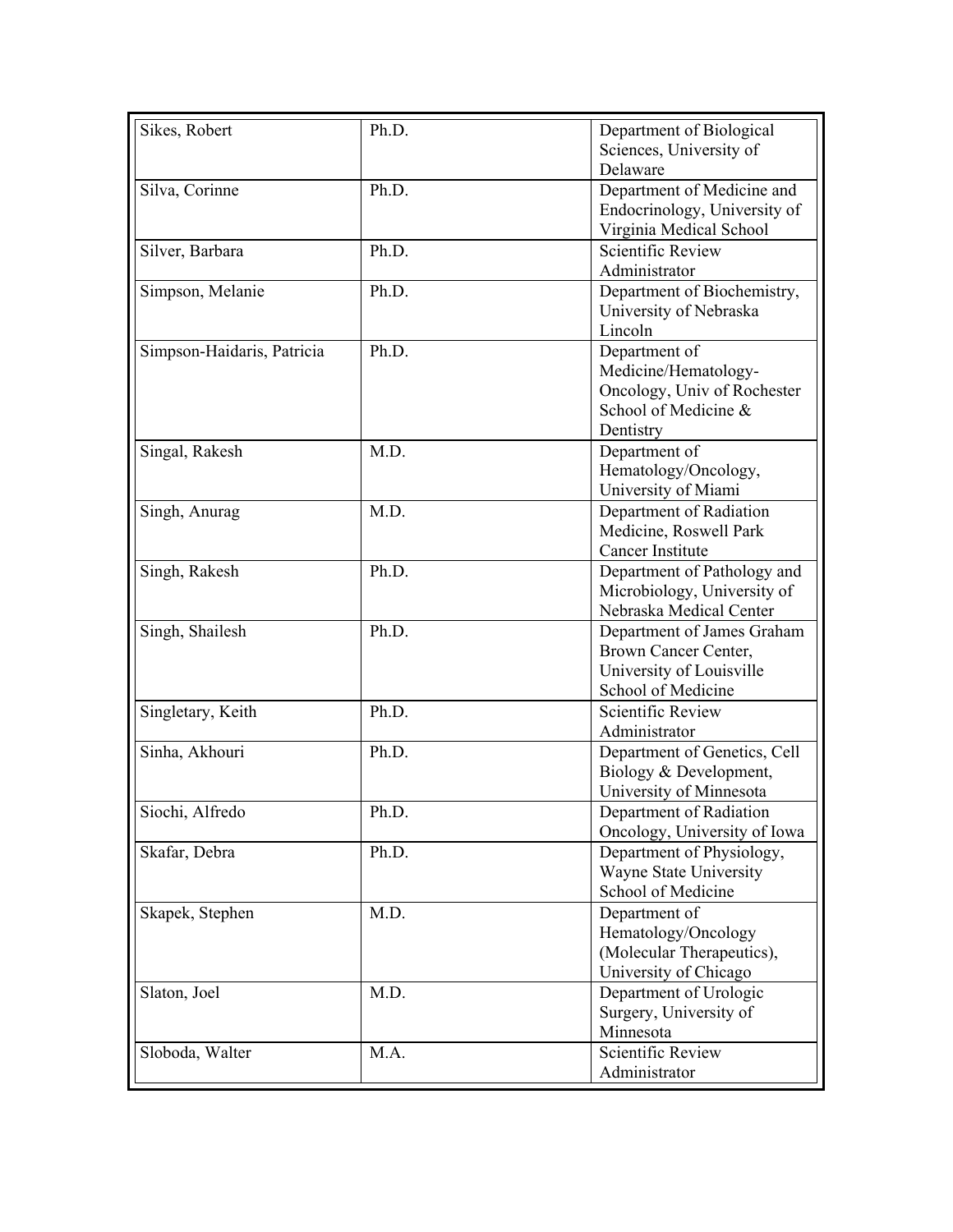| Smith, Allen         | M.S.        | <b>Scientific Review</b>              |
|----------------------|-------------|---------------------------------------|
|                      |             | Administrator                         |
| Smith, David         | M.D.        | Department of Internal                |
|                      |             | Medicine, Division of                 |
|                      |             | Hemotology/Oncology,                  |
|                      |             | University of Michigan                |
| So, Alan             | M.D.        | Prostate Centre, Vancouver            |
|                      |             | General Hospital                      |
| Solit, David         | M.D.        | Department of Medicine,               |
|                      |             | Memorial Sloan-Kettering              |
|                      |             | <b>Cancer Center</b>                  |
| Spiegelman, Vladimir | M.D., Ph.D. | Department of Dermatology,            |
|                      |             | Univ of Wisconsin Medical             |
|                      |             | School & Public Health                |
| Spielman, Glenn      |             | <b>American Cancer Society</b>        |
| Stanford, Janet      | Ph.D.       | Program in Epidemiology,              |
|                      |             | <b>Fred Hutchinson Cancer</b>         |
|                      |             | Research Center                       |
| Stefaneanu, Lucia    | Ph.D.       | Scientific Review                     |
|                      |             | Administrator                         |
| Stern, Mariana       | Ph.D.       | Department of Preventive              |
|                      |             | Medicine, Uni of So.                  |
|                      |             | California, Keck School of            |
|                      |             | Medicine                              |
| Steward, Philip      |             | San Jose Prostate Cancer              |
|                      |             | <b>Support Group</b>                  |
| Stewart, LaMonica    | Ph.D        | Department of Cancer                  |
|                      |             | Biology, Meharry Medical              |
|                      |             | College                               |
| Stiles, Bangyan      | Ph.D.       | Department of Molecular               |
|                      |             | Pharmacology & Toxicology,            |
|                      |             | Univ. of So. California School        |
|                      |             | of Pharmacy                           |
| Still, Kenneth       | Ph.D.       | <b>Scientific Review</b>              |
|                      |             | Administrator                         |
| Stratton, M. Suzanne | Ph.D.       | The Carle Foundation Hospital         |
| Strobl, Jeannine     | Ph.D.       | Department of Pharmacology,           |
|                      |             | Edward Via Virginia College           |
|                      |             | of Osteopathic Medicine               |
| Strom, Sara          | Ph.D.       | Department of Epidemiology,           |
|                      |             | M.D. Anderson Cancer Center           |
|                      |             |                                       |
|                      |             | of University of Texas                |
| Strongin, Alex       | Ph.D.       | Department of Cancer                  |
|                      |             | Research Center, Burnham              |
|                      |             | <b>Institute for Medical Research</b> |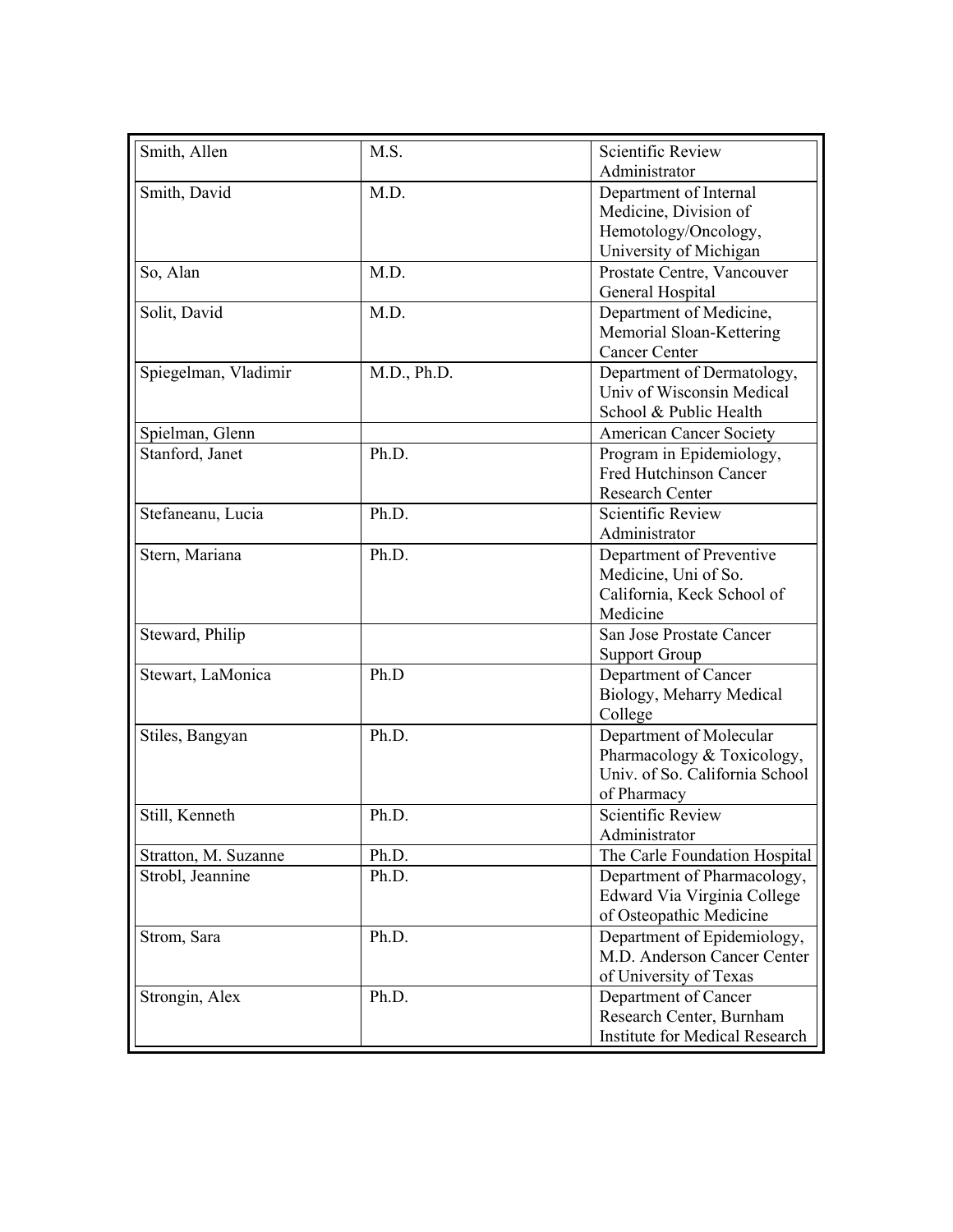| Studts, Jamie       | Ph.D.        | Department of Behavioral<br>Science, University of                                                                  |
|---------------------|--------------|---------------------------------------------------------------------------------------------------------------------|
|                     |              | Kentucky, College of<br>Medicine                                                                                    |
| Su, Zhen            | M.D.         | Department of Urology,<br>University of Florida, College<br>of Medicine                                             |
| Suckow, Mark        | D.V.M.       | Department of Biological<br>Sciences, University of Notre<br>Dame                                                   |
| Sui, Guangchao      | Ph.D.        | Department of Cancer<br>Biology, Wake Forest<br>University School of Medicine                                       |
| Sun, Zijie          | Ph.D.        | Department of Urology &<br>Genetics, Stanford University<br>School of Medicine                                      |
| Takayama, Thomas    | M.D.         | Department of Urology,<br>School of Medicine,<br>University of Washington                                           |
| Tang, Dean          | M.D., Ph.D.  | Department of Carcinogenesis,<br>Univ of Texas M.D. Anderson<br><b>Cancer Center</b>                                |
| Terry, Paul         | Ph.D., M.P.H | Department of Epidemiology,<br>Emory Univ. - Rollins School<br>of Public Health                                     |
| Thomas, M. Albert   | Ph.D.        | Department of Radiological<br>Sciences, University of<br>California, Los Angeles David<br>Geffen School of Medicine |
| Thompson, E. Aubrey | Ph.D.        | Dept of Biochemistry &<br>Molecular Biology, Mayo<br>Clinic                                                         |
| Thoresen, Norman    |              | US TOO International                                                                                                |
| Tiwari, Raj         | Ph.D.        | Department of Microbiology<br>& Immunology, New York<br><b>Medical College</b>                                      |
| Toker, Alex         | Ph.D.        | Department of Pathology,<br><b>Beth Israel Deaconess Medical</b><br>Center                                          |
| Tolcher, Anthony    | M.D.         | <b>South Texas Accelerated</b><br><b>Research Therapeutics</b><br>(START)                                           |
| Tolosa, Leah        | Ph.D.        | Department of Chemical &<br>Biochemical Engineering,<br>Univ. of Maryland Baltimore<br>County                       |
| Torres-Ruiz, Jose   | Ph.D.        | Department of Biochemistry,<br>Ponce School of Medicine                                                             |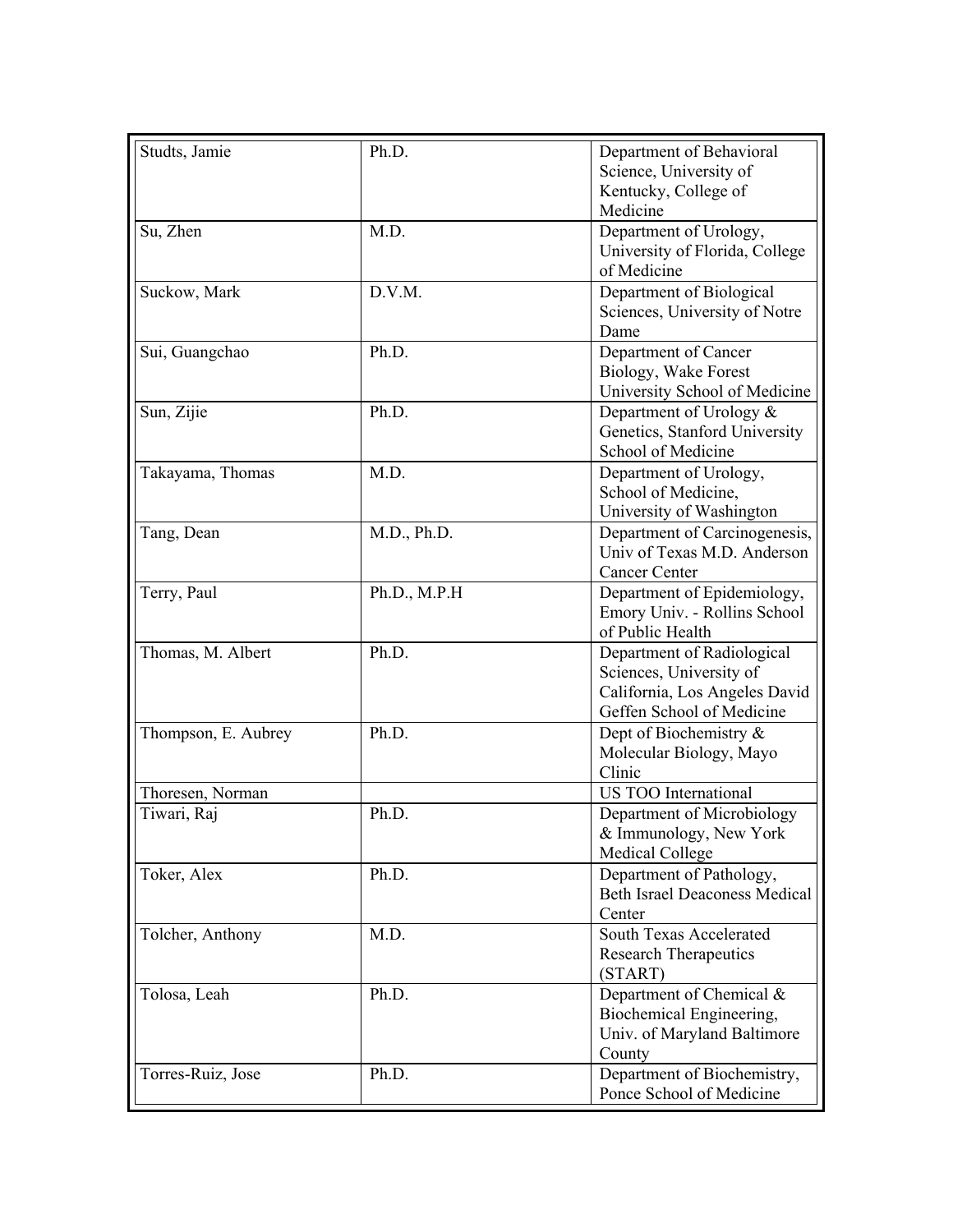| Townsend, Alan             | Ph.D.            | Department of Biochemistry,<br>Wake Forest University<br>School of Medicine                                                                   |
|----------------------------|------------------|-----------------------------------------------------------------------------------------------------------------------------------------------|
| Trejo, JoAnn               | Ph.D.            | Department of Pharmacology,<br>University of California, San<br>Diego                                                                         |
| Troester, Melissa          | Ph.D.            | Department of Epidemiology,<br>University of North Carolina<br>at Chapel Hill                                                                 |
| Turley, Eva                | Ph.D.            | Department of<br>Oncology/Biochemistry,<br><b>London Regional Cancer</b><br>Program                                                           |
| Ukoli, Flora               | M.D., M.P.H.     | Department of Surgery,<br><b>Meharry Medical College</b>                                                                                      |
| Ulmer, Lisa                | Sc.D.            | Department of Community<br>Health & Prevention, Drexel<br>University School of Public<br>Health                                               |
| Umbreit, Jay               | MTS, M.D., Ph.D. | Department of Clinical<br>Research, Genzyme                                                                                                   |
| Vadaparampil, Susan        | Ph.D., M.P.H.    | Department of Health<br>Outcomes and Behavior, H.<br>Lee Moffitt Cancer Center and<br>Research Institute                                      |
| Vadgama, Jaydutt           | Ph.D.            | Department of Internal<br>Medicine, Division of Cancer<br>Research and Training, UCLA<br>/ Charles Drew University of<br>Medicine and Science |
| Van de Loo, Harley         |                  | <b>American Cancer Society</b>                                                                                                                |
| Varambally, Sooryanarayana | M.D.             | Center for Translational<br>Pathology, Department of<br>Pathology, University of<br>Michigan                                                  |
| Velan, S. Sendhil          | Ph.D.            | Department of Radiology,<br>West Virginia University                                                                                          |
| Veltri, Robert             | Ph.D             | Department of Urology, Johns<br>Hopkins University School of<br>Medicine                                                                      |
| Vincent, Dawn              | Ph.D., M.P.H.    | Scientific Review<br>Administrator                                                                                                            |
| Vishwanatha, Jamboor       | Ph.D.            | Department of Biomedical<br>Sciences, University of North<br>Texas Health Science Center                                                      |
| Waldenfels, James          |                  | Fairfax US TOO                                                                                                                                |
| Walker, Eleanor            | M.D.             | Department of Radiation<br>Oncology, Henry Ford Health<br>System                                                                              |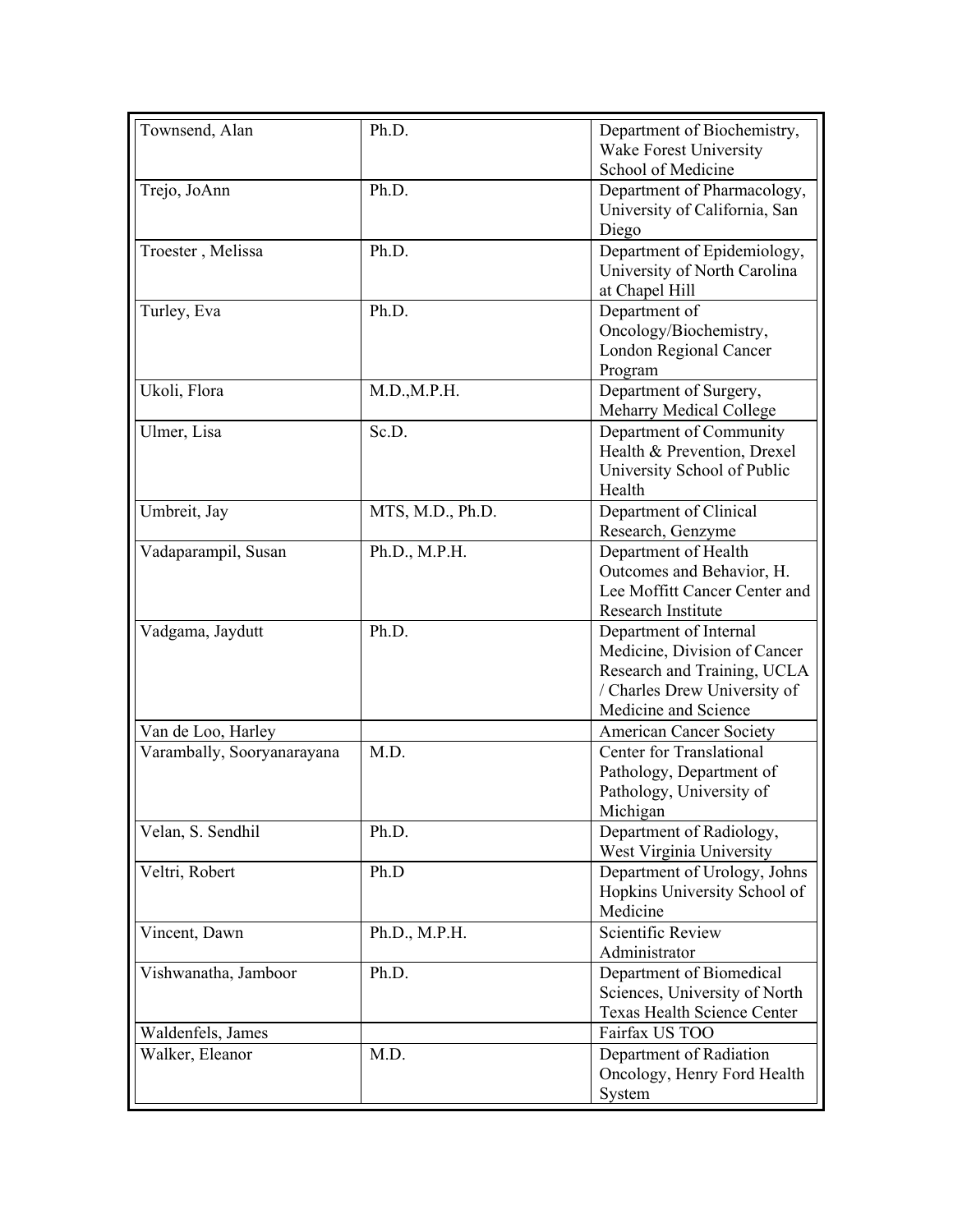| Walsh, Raymond          |               | <b>WRAMC US TOO Support</b><br>Group                                                                 |
|-------------------------|---------------|------------------------------------------------------------------------------------------------------|
| Walton, James           |               | The Augusta Cancer<br><b>Awareness Coalition</b>                                                     |
| Wang, Chun              | Ph.D.         | Department of Biomedical<br>Engineering, University of<br>Minnesota                                  |
| Wang, Qiming Jane       | Ph.D.         | Department of Pharmacology,<br>University of Pittsburgh                                              |
| Wang, Sheng             | Ph.D.         | Department of Cancer<br>Research Center, Boston<br>University School of Medicine                     |
| Wang, Zhou              | Ph.D.         | Department of Urology,<br>University of Pittsburgh                                                   |
| Ward, John              | M.D.          | Department of Urology,<br>University of Texas MD<br><b>Anderson Cancer Center</b>                    |
| Watson, Dennis          | Ph.D.         | Department of Pathology &<br>Laboratory Medicine, Medical<br>University of South Carolina            |
| Weber, Georg            | M.D., Ph.D.   | College of Pharmacy,<br>University of Cincinnati<br><b>Medical Center</b>                            |
| Weigel, Nancy           | Ph.D.         | Department of Molecular and<br>Cellular Biology, Baylor<br>College of Medicine                       |
| Weiss, Robert           | M.D.          | Department of Urology, Yale<br>University School of Medicine                                         |
| West, John              |               | Southeast Georgia Cancer<br>Alliance                                                                 |
| Wilkinson, John         | Ph.D.         | Department of Biochemistry,<br>Wake Forest University<br>School of Medicine                          |
| Williams, Bart          | Ph.D.         | Department of Lab. of Cell<br>Signaling & Carcinogenesis,<br>Van Andel Research Institiute           |
| Williams, Briana        | Ph.D.         | Department of Urology,<br>Louisiana State Univ Health<br><b>Sciences Center</b>                      |
| Williams-Brown, Shanita | Ph.D., M.P.H. | Department of Community<br><b>Health and Preventive</b><br>Medicine, Morehouse School<br>of Medicine |
| Wilson, Robin           | Ph.D.         | Department of Public Health<br>Sciences, Penn State College<br>of Medicine                           |
| Winter, Rachel          | Ph.D.         | <b>Scientific Review</b><br>Administrator                                                            |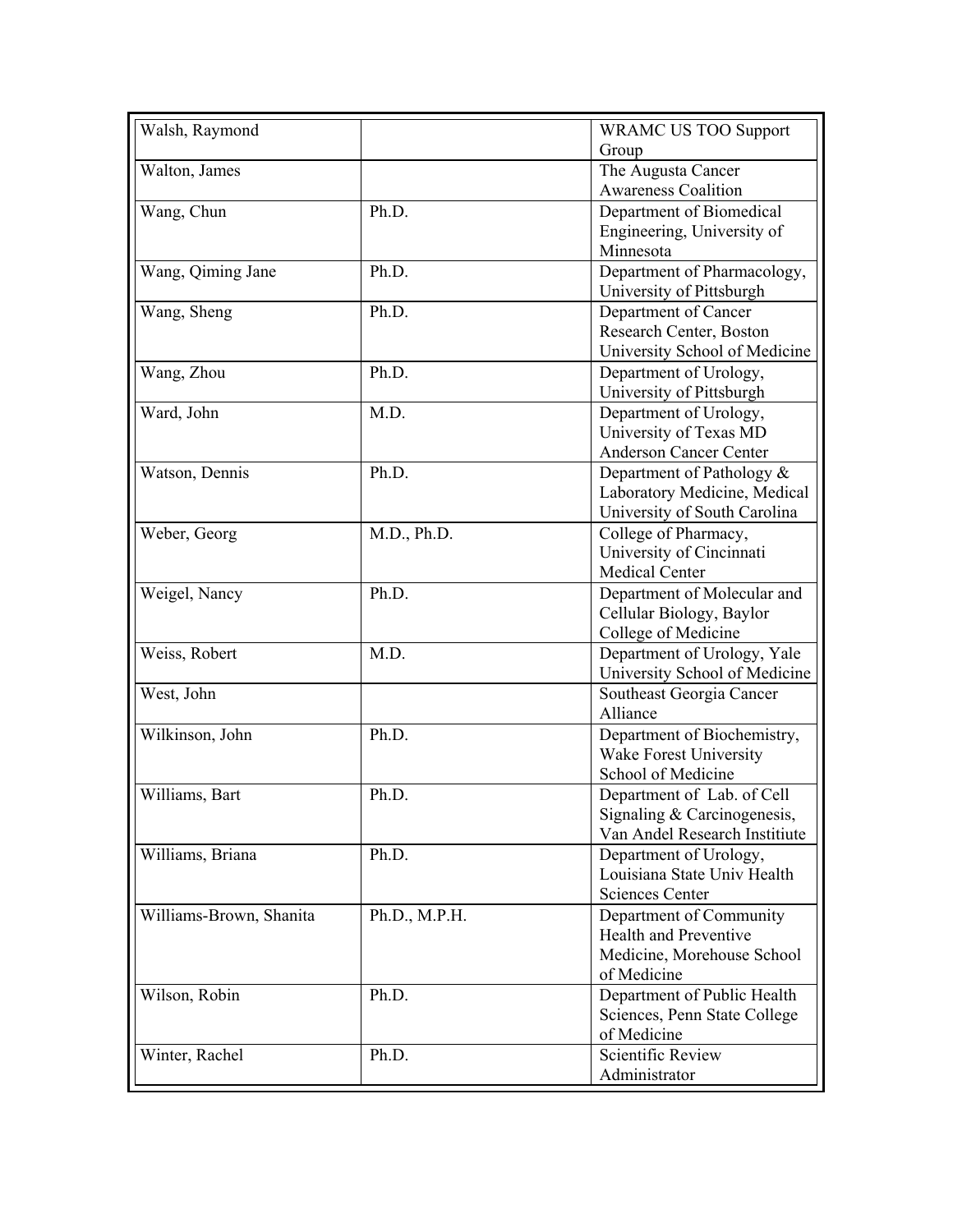| Wolin, Kathleen           | ScD.        | Department of Surgery,                                        |
|---------------------------|-------------|---------------------------------------------------------------|
|                           |             | <b>Washington University School</b><br>of Medicine            |
| Wright, Margaret          | Ph.D.       | Department of Pathology,                                      |
|                           |             | University of Illinois at                                     |
|                           |             | Chicago                                                       |
| Wright, Michael           | Ph.D.       | Department of Pharmacology,                                   |
|                           |             | UC Davis Genome Center                                        |
| Wu, Daqing                | Ph.D.       | Department of Urology and                                     |
|                           |             | Winship Cancer Institute,                                     |
|                           |             | Emory University School of<br>Medicine                        |
| Wu, Jennifer              | Ph.D.       | Department of Medicine,                                       |
|                           |             | University of Washington                                      |
| Wydro, Robert             | Ph.D.       | <b>ISM</b> Therapeutics                                       |
| Xia, Fen                  | M.D., Ph.D. | Department of Radiation                                       |
|                           |             | Oncology, Vanderbilt                                          |
|                           |             | <b>University Medical Center</b>                              |
| Xie, Keping               | M.D., Ph.D. | Department of Gastrointestinal                                |
|                           |             | Medical Oncology, Univ. of                                    |
|                           |             | Texas M.D. Anderson Cancer                                    |
| Xie, Wen                  | M.D., Ph.D. | Center<br>Department of Pharmaceutical                        |
|                           |             | Sciences, University of                                       |
|                           |             | Pittsburgh                                                    |
| Xing, Lei                 | Ph.D.       | Department of Radiation                                       |
|                           |             | Oncology, Stanford University                                 |
| Yao, Qizhi                | M.D., Ph.D. | Department of Molecular                                       |
|                           |             | Virology & Microbiology,                                      |
|                           |             | <b>Baylor College of Medicine</b>                             |
| Yegnasubramanian,         | M.D., Ph.D. | Department of Oncology,                                       |
| Srinivasan (Vasan)        |             | Division of Genitourinary,                                    |
|                           |             | Johns Hopkins University                                      |
| Yeh, Shuyuan              | Ph.D.       | School of Medicine<br>Department of Urology and               |
|                           |             | Pathology, University of                                      |
|                           |             | Rochester                                                     |
| You, Zongbing             | M.D., Ph.D. | Department of Structural and                                  |
|                           |             | Cellular Biology, Tulane                                      |
|                           |             | University School of Medicine                                 |
| Yu, H. Michael            | M.D., Sc.M. | Department of Radiation                                       |
|                           |             | Oncology, H. Lee Moffitt                                      |
|                           |             | Cancer Center & Research                                      |
|                           |             | Institute                                                     |
| Zatz, Paul<br>Zea, Arnold | Ph.D.       | <b>American Cancer Society</b><br>Department of Microbiology, |
|                           |             | Louisiana State Univ. Health                                  |
|                           |             | <b>Sciences Center</b>                                        |
|                           |             |                                                               |